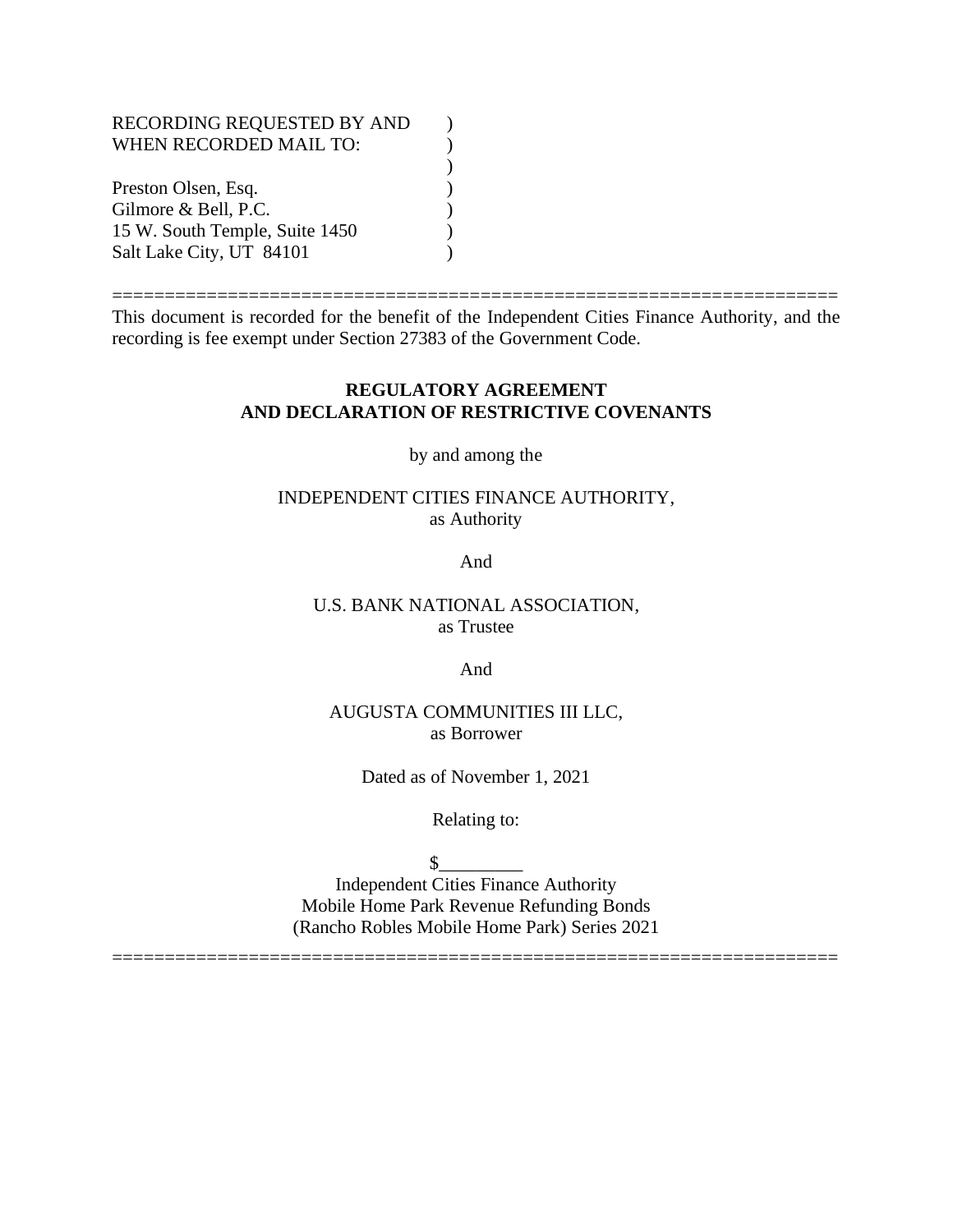# **TABLE OF CONTENTS**

| Section 1.  |  |
|-------------|--|
| Section 2.  |  |
| Section 3.  |  |
| Section 4.  |  |
| Section 5.  |  |
| Section 6.  |  |
| Section 7.  |  |
| Section 8.  |  |
| Section 9.  |  |
| Section 10. |  |
| Section 11. |  |
| Section 12. |  |
| Section 13. |  |
| Section 14. |  |
| Section 15. |  |
| Section 16. |  |
| Section 17. |  |
| Section 18. |  |
| Section 19. |  |
| Section 20. |  |
| Section 21. |  |
| Section 22. |  |
| Section 23. |  |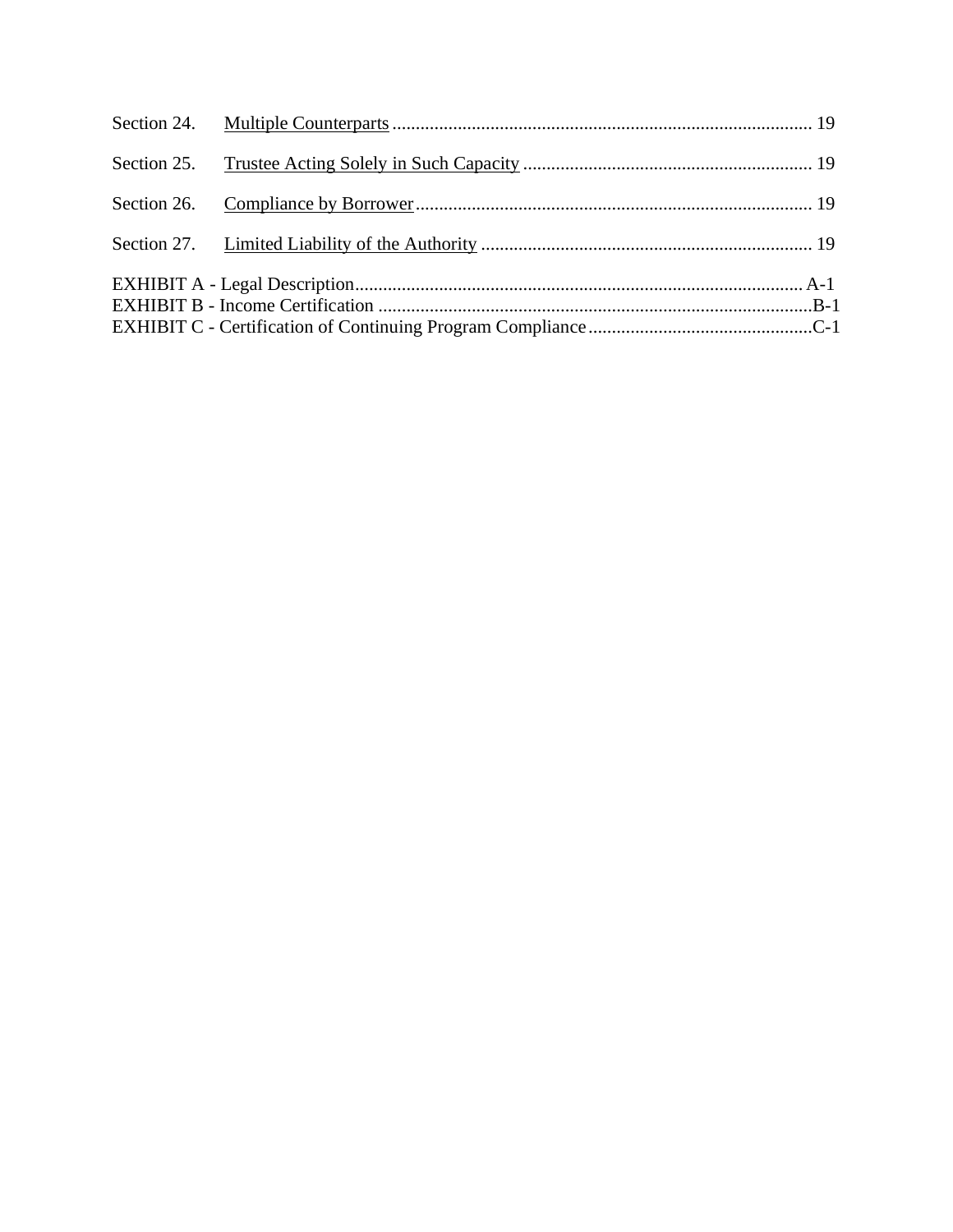#### REGULATORY AGREEMENT AND DECLARATION OF RESTRICTIVE COVENANTS

THIS REGULATORY AGREEMENT AND DECLARATION OF RESTRICTIVE COVENANTS (the "Regulatory Agreement"), made and entered into as of November 1, 2021, is by and among the Independent Cities Finance Authority, a joint powers authority organized and existing under the laws of the State of California (the "Authority"), U.S. Bank National Association, as trustee (the "Trustee") under an Indenture of Trust dated as of the date hereof (the "Indenture") between the Authority and the Trustee, and Augusta Communities III LLC, a California limited liability company, as the owner of the property described in Exhibit A attached hereto (the "Borrower").

#### RECITALS:

WHEREAS, the Legislature of the State of California enacted Chapter 8, Part 5 of Division 31 of the California Health and Safety Code (the "Act") to authorize cities, including joint powers authorities among cities, to issue bonds to finance the acquisition of mobile home parks to provide housing for persons of very low income; and

WHEREAS, the Authority is a constituted authority within the meaning of that term in the Regulations of the Department of Treasury and the rulings of the Internal Revenue Service prescribed and promulgated pursuant to Section 103 of the Internal Revenue Code of 1986, as amended (the "Code"); and

WHEREAS, the Authority previously issued its Mobile Home Park Revenue Bonds (Mooney Grove Mobile Manor) Series 2016A in the initial principal amount of \$11,330,000 (the "Prior Series A Bonds") and its Mobile Home Park Revenue Bonds (Mooney Grove Mobile Manor) Series 2016B (Federally Taxable) in the initial principal amount of \$345,000 (the "Prior Series B Bonds" and, together with the Prior Series A Bonds, the "Prior Bonds") pursuant to an Indenture of Trust, dated as of January 1, 2016 (the "Prior Indenture"), between the Authority and U.S. Bank National Association, in such capacity (the "Prior Trustee"), and loaned the proceeds of the Prior Bonds (the "Prior Loan") to Augusta Communities III LLC, a California limited liability company (formerly known as Villa del Arroyo Moorpark LLC) (the "Borrower") (the "Borrower"), in order to provide financing with respect to the acquisition and improvement of a mobile home park known as Rancho Robles Mobile Home Park (formerly known as Mooney Grove Mobile Manor) (the "Project") located within the City of Visalia, California (the "City"); and

WHEREAS, the Borrower has requested that the Authority issue its Mobile Home Park Revenue Refunding Bonds (Rancho Robles Mobile Home Park) Series 2021 in the initial principal amount of \$\_\_\_\_\_\_\_ (the "Bonds") and loan the proceeds from the sale thereof (the "Loan") to the Borrower to prepay the Prior Loan and refund the Prior Bonds, to fund the Debt Service Reserve Fund, to fund the Repair and Replacement Fund and to pay the costs of issuing the Bonds, all under and in accordance with the Constitution and laws of the State of California; and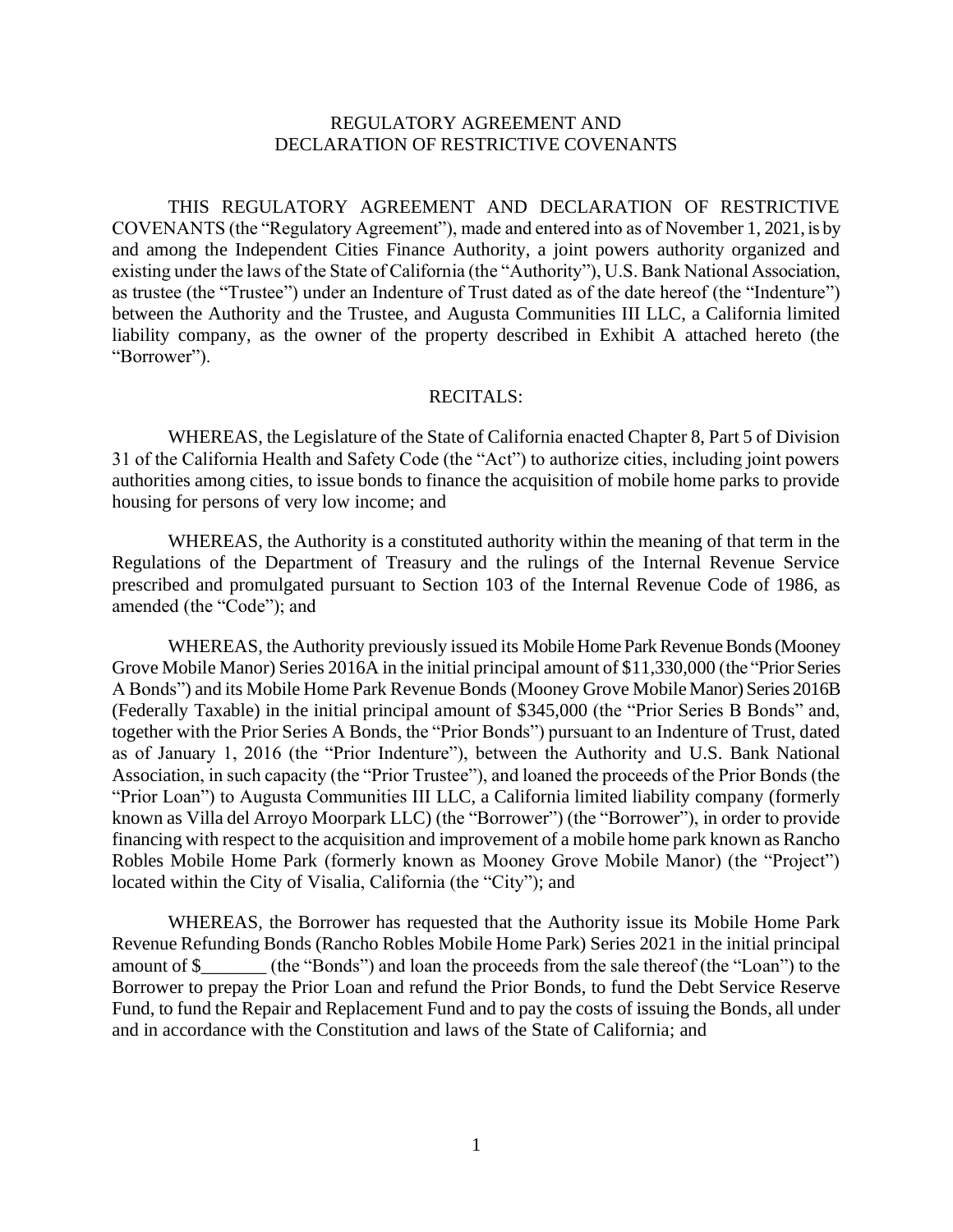WHEREAS, the Authority has adopted a resolution (the "Resolution") authorizing the issuance of revenue bonds in connection with the financing of the Project to be owned by the Borrower; and

WHEREAS, in furtherance of the purposes of the Act and the Resolution, the Authority proposes to issue the Bonds to fund the Loan to the Borrower which, in consideration of the Loan, will cause to be delivered to the Trustee its promissory note in the aggregate principal amount of the Bonds (the "Note") secured by the Deed of Trust with Absolute Assignment of Leases and Rents, Security Agreement and Fixture Filing pertaining to the Project (the "Mortgage") recorded in the office of the County Recorder for the County of Tulare; and

WHEREAS, the Authority, the Trustee and the Borrower have entered into a Loan Agreement, dated the date hereof (the "Loan Agreement"), pursuant to which the Authority will make the Loan to the Borrower to finance the Project; and

WHEREAS, the Note will be held by the Trustee in trust for the benefit of the Owners from time to time of the Bonds pursuant to the terms of the Indenture to pay when due the principal of and interest on the Bonds; and

WHEREAS, all things necessary to make the Bonds, when issued as provided in the Indenture, the valid and binding limited obligations of the Authority according to the import thereof, and to constitute the Indenture a valid assignment of the amounts pledged to the payment of the principal of, and premium, if any, and interest on the Bonds have been done and performed, and the creation, execution, and delivery of the Indenture and the execution and issuance of the Bonds, subject to the terms thereof, in all respects have been duly authorized; and

WHEREAS, the Code and the regulations and rulings promulgated with respect thereto and the Act prescribe that the use and operation of the Project be restricted in certain respects and in order to ensure that the Project will be used and operated in accordance with the Code (including Section  $501(c)(3)$  of the Code) and the Act, the Authority, the Trustee and the Borrower have determined to enter into this Regulatory Agreement in order to set forth certain terms and conditions relating to the operation of the Project.

NOW, THEREFORE, in consideration of the mutual covenants and undertakings set forth herein, and other good and valuable consideration, the receipt and sufficiency of which hereby are acknowledged, the Authority, the Trustee and the Borrower hereby agree as follows:

Section 1. Definitions and Interpretation. In addition to the terms defined in the foregoing recitals, the following terms used in this Regulatory Agreement shall have the respective meanings assigned to them in this Section 1 unless the context in which they are used clearly requires otherwise:

"Adjusted Income" - The anticipated total annual income of the individuals or family who intend to occupy a Space, determined in a manner consistent with determinations of lower income families by the Secretary of Housing and Urban Development under Section 8 of the United States Housing Act of 1937, as amended (or, if such program is terminated, under such program as in effect immediately before such termination). Subsection (g) and (h) of Code section 7872 shall not apply in determining income hereunder.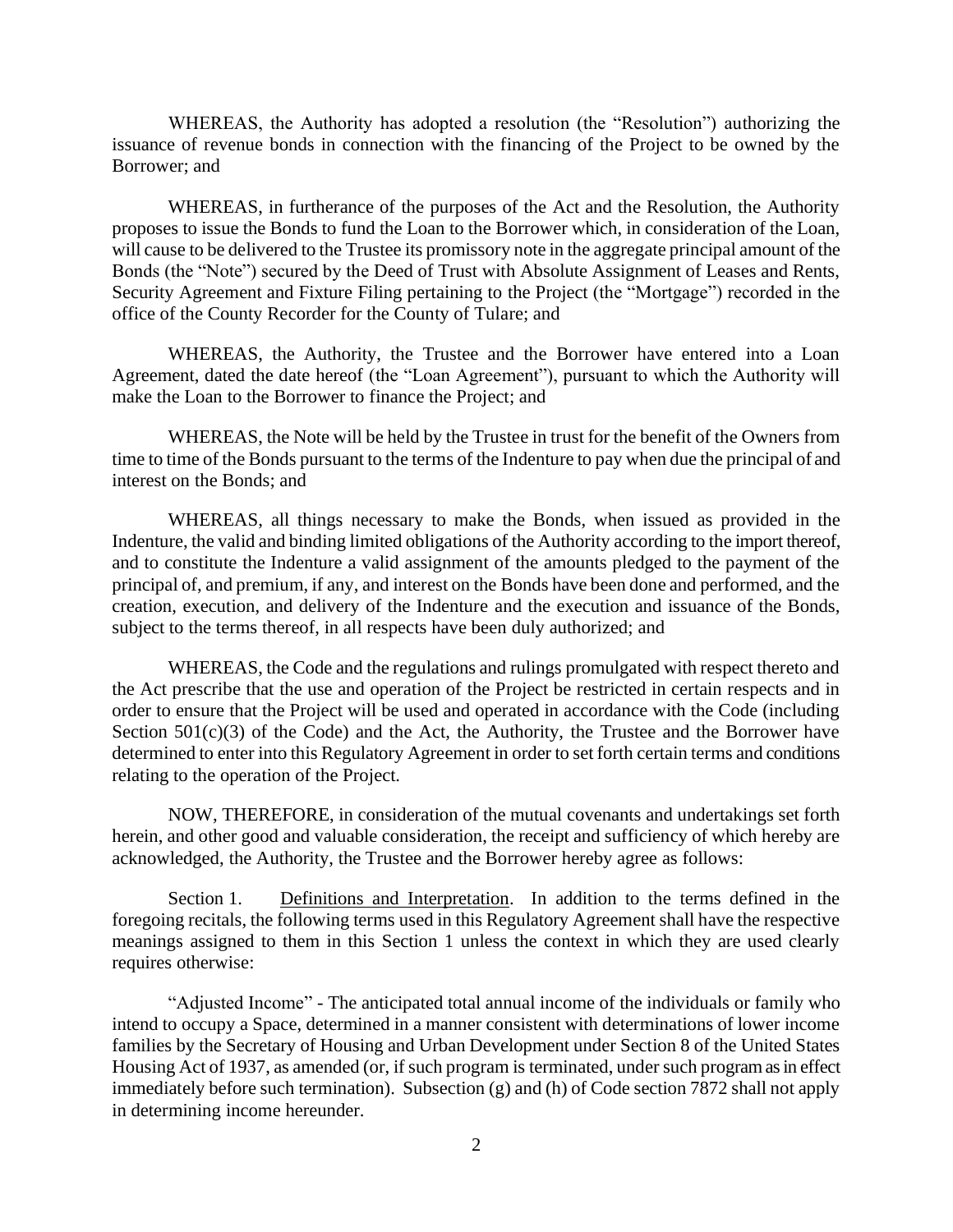"Administration Agreement" - The Administration and Oversight Agreement, dated as of November 1, 2021, by and among the Authority, the Borrower and the Oversight Agent.

"Area" – The Visalia-Porterville, CA Metropolitan Statistical Area or such other area as may be designated by HUD in which the Project is located.

"Authority Annual Fee" - An amount equal to 1/10 of one percent of the outstanding principal amount of the Bonds payable to the Authority 1/12 of such amount monthly, on the 15th day of each month, from the General Account of the Administration Fund, commencing November 15, 2022 and ending with the end of the term of this Regulatory Agreement. In addition, the Borrower agrees to reimburse the Authority up to \$3,000 per year for costs, if any, incurred by the Authority for any audit report relating to the Bonds, such amount to be paid from amounts in the General Account of the Administration Fund promptly upon receipt by the Borrower and the Trustee of an invoice detailing the costs incurred by the Authority.

"Certificate of Continuing Program Compliance" - The certificate with respect to the Project to be filed by the Borrower with the Authority, the Oversight Agent and the Trustee which shall be substantially in the form attached hereto as Exhibit C.

"City" - The City of Visalia, California.

"Code" - The Internal Revenue Code of 1986, as amended; each reference to the Code shall be deemed to include (a) any successor internal revenue law and (b) the applicable regulations whether final, temporary or proposed under the Code or such successor law. Any reference to a particular provision of the Code shall be deemed to include (a) any successor provision of any successor internal revenue law and (b) the applicable regulations, whether final, temporary or proposed, under such provision or successor provision.

"County" - The County of Tulare.

"Functionally Related and Subordinate" - Facilities for use exclusively by tenants, for example, swimming pools, other recreational facilities, parking areas and other facilities which are reasonably required for the Project, for example, heating and cooling equipment, trash disposal equipment and units for resident managers or maintenance personnel; provided that the same are of a character and size commensurate with the character and size of the Project and, as to size, does not exceed that necessary to service the requirements of the residents of the Project.

"Income Certification" - The Income Certification attached hereto as Exhibit B.

"Low Income Residents" - Individuals or families whose Adjusted Income does not exceed the qualifying limits for low income families (currently 80% or less of the Median Income for the Area), adjusted for actual household size, as established and amended from time to time pursuant to Section 8 for the United States Housing Act of 1937. If all occupants of a Space are or will be full time students during five calendar months of the calendar year at an educational institution (other than a correspondence school) with regular faculty and students, such occupants shall not be considered to be Low Income Residents unless all such students are either (i) married and eligible to file a joint federal income tax return or (ii) single parents and their children and such parents and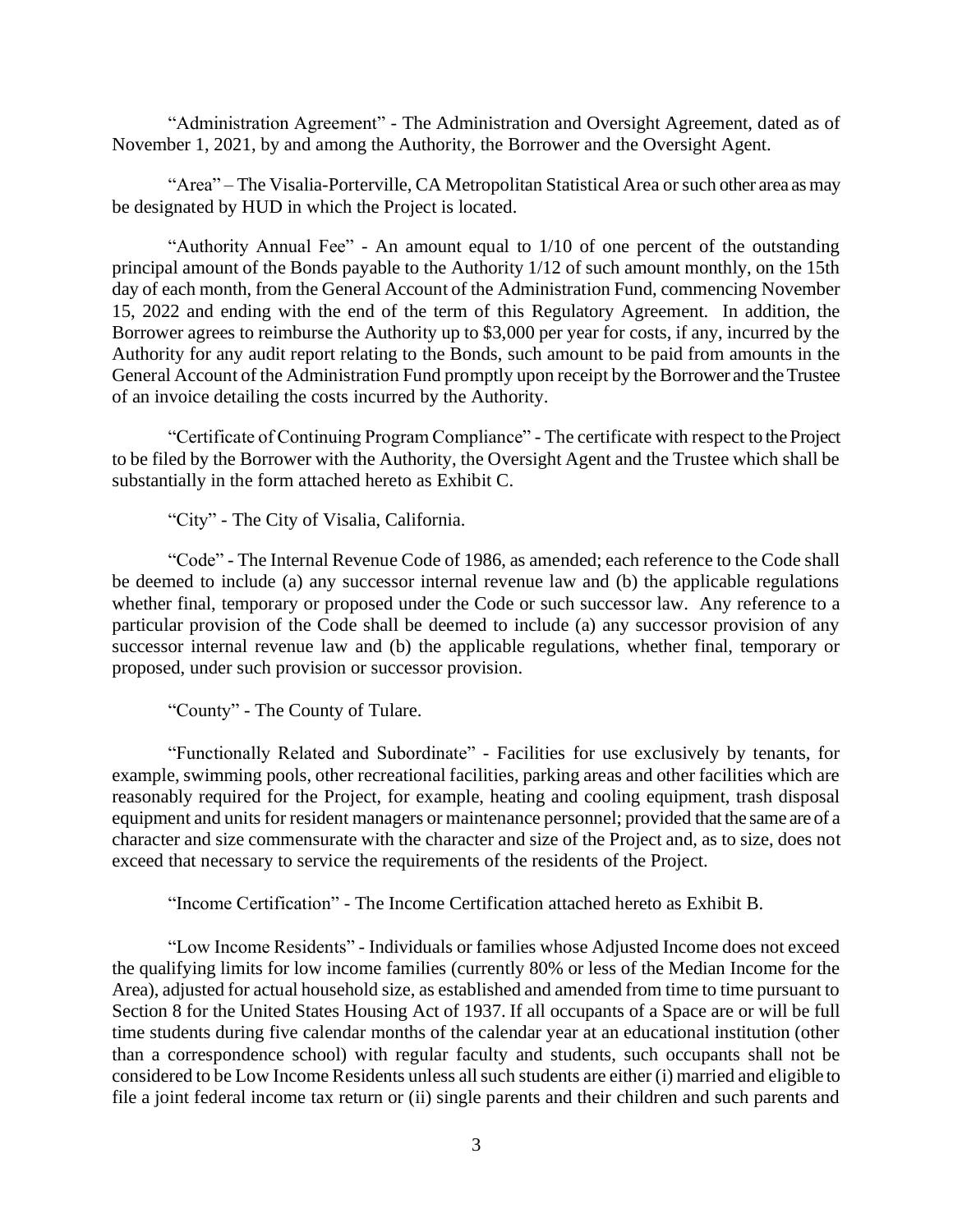children are not dependents of another individual or (ii) receiving assistance under Title IV of the Social Security Act (including AFDC/TANF ) or the Job Training Partnership Act or under similar Federal, State, or local laws, or were previously under the care and placement responsibility of the State agency responsible for administering a plan under Part B or part E of Title IV of the Social Security Act (foster care assistance). For purposes of determining Low Income Residents the combined Adjusted Income of all occupants of a Space, whether or not legally related, shall be utilized.

"Low Income Spaces" - The Spaces in the Project occupied by Low Income Residents.

"Median Income for the Area" - As of any date, the median gross income for the Area as most recently determined by the Secretary of Housing and Urban Development under Section 8 of the United States Housing Act of 1937, as amended, (or if such program is terminated, under such program as in effect immediately before such termination). Except for any HUD Hold Harmless Impacted Project, as defined in Code section 142(d)(2)(E)(iv), any determination of Median Income for the Area with respect to the Project for any calendar year after 2008 shall not be less than the Median Income for the Area determined with respect to the Project for the calendar year preceding the calendar year for which such determination is made. Special rules for determining the Median Income for the Area for calendar years after 2008 for HUD Hold Harmless Impacted Projects are set forth in Code section  $142(d)(2)(E)(iv)$ .

"Oversight Agent" - The Oversight Agent appointed under the Administration Agreement, which shall initially be Wolf & Company Inc.

"Oversight Agent's Fee" - The administration fee of the Oversight Agent, as set forth in the Administration Agreement.

"Project" means the Rancho Robles Mobile Home Park located in the City of Visalia, on the real property more particularly described in Exhibit A hereto.

"Qualified Project Period" - The period beginning on the later of (i) the date of issuance of the Bonds or (ii) the first date on which at least ten percent (10%) of all of the Spaces in the Project are first occupied and ending on the latest of (w) the date which is fifteen (15) years after the later of the date of issuance of the Bonds or the date on which at least fifty percent (50%) of the Spaces in the Project are first occupied, (x) the first day on which no tax-exempt private activity bond issued with respect to the Project is outstanding, (y) the date on which any assistance provided with respect to the Project under Section 8 of the United States Housing Act of 1937 terminates, or (z) the date which is thirty (30) years after the date of issuance of the Bonds; provided such period is subject to extension in accordance with Section 5(i) hereof.

"Qualified Residents" - means Very Low Income Residents and Low Income Residents.

"Qualified Space" - a Very Low Income Space or a Low Income Space.

"Space" - A mobile home space within the Project upon which a mobile home may be placed. The term Space shall also include any unit in any existing building located on the Project site.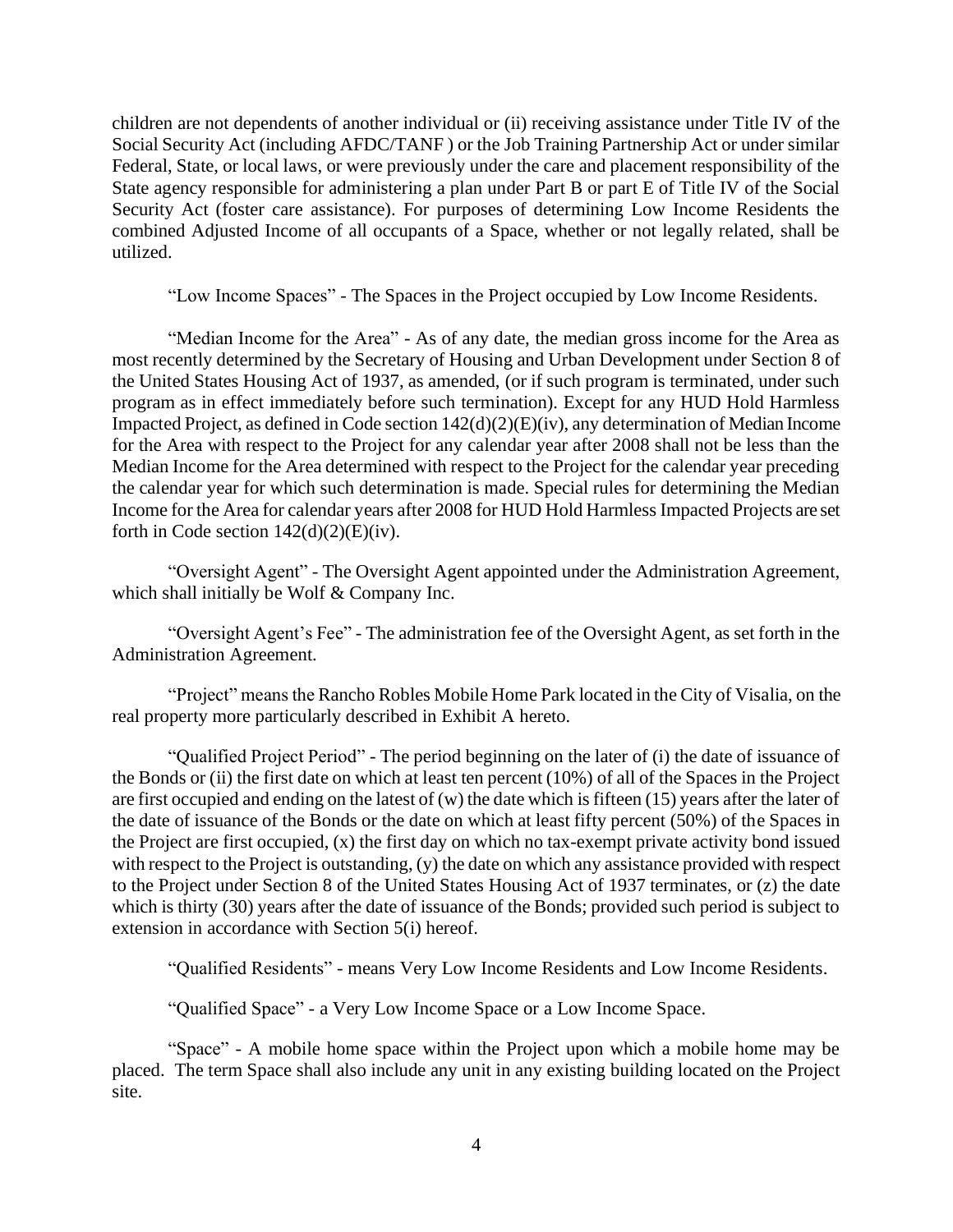"Tax Certificate" - The Tax Certificate and Agreement of the Authority and Borrower, dated as of the Closing Date, with respect to the Bonds.

"Tax-exempt Bonds" - The Bonds.

"Treasury Regulations" – The regulations of the Department of the Treasury, Internal Revenue Service under Section 142(d) of the Code or predecessor Code sections, including, Regulation Section 1.103-8(b).

"Very Low Income Residents" - Individuals or families whose Adjusted Income does not exceed the qualifying limits for very low income families (currently fifty percent (50%) or less of the Median Income for the Area), adjusted for actual household size, as established and amended from time to time pursuant to Section 8 for the United States Housing Act of 1937. If all occupants of a Space are or will be full-time students during five calendar months of the calendar year at an educational institution (other than a correspondence school) with regular faculty and students, such occupants shall not be considered to be Very Low Income Residents unless all such students are either (i) married and eligible to file a joint federal income tax return or (ii) single parents and their children and such parents and children are not dependents of another individual or (ii) receiving assistance under Title IV of the Social Security Act (including AFDC/TANF ) or the Job Training Partnership Act or under similar Federal, State, or local laws, or were previously under the care and placement responsibility of the State agency responsible for administering a plan under Part B or part E of Title IV of the Social Security Act (foster care assistance). For purposes of determining Very Low Income Residents the combined Adjusted Income of all occupants of a Space, whether or not legally related, shall be utilized.

"Very Low Income Spaces" - The Spaces in the Project occupied by Very Low Income Residents pursuant to Section 5(a) of this Regulatory Agreement.

Such terms as are not defined herein shall have the meanings assigned to them in the Indenture. Unless the context clearly requires otherwise, as used in this Regulatory Agreement, words of the masculine, feminine or neuter gender shall be construed to include each other gender when appropriate and words of the singular number shall be construed to include the plural number, and vice versa, when appropriate. This Regulatory Agreement and all the terms and provisions hereof shall be construed to effectuate the purposes set forth herein and to sustain the validity hereof. The defined terms used in the preamble and recitals of this Regulatory Agreement have been included for convenience of reference only, and the meaning, construction and interpretation of all defined terms shall be determined by reference to this Section 1 notwithstanding any contrary definition in the preamble or recitals hereof. The titles and headings of the sections of this Regulatory Agreement have been inserted for convenience of reference only, and are not to be considered a part hereof and shall not in any way modify or restrict any of the terms or provisions hereof or be considered or given any effect in construing this Regulatory Agreement or any provisions hereof or in ascertaining intent, if any question of intent shall arise.

Section 2. Representations and Warranties of the Borrower. The Borrower hereby represents, as of the date hereof, and covenants, warrants and agrees as follows: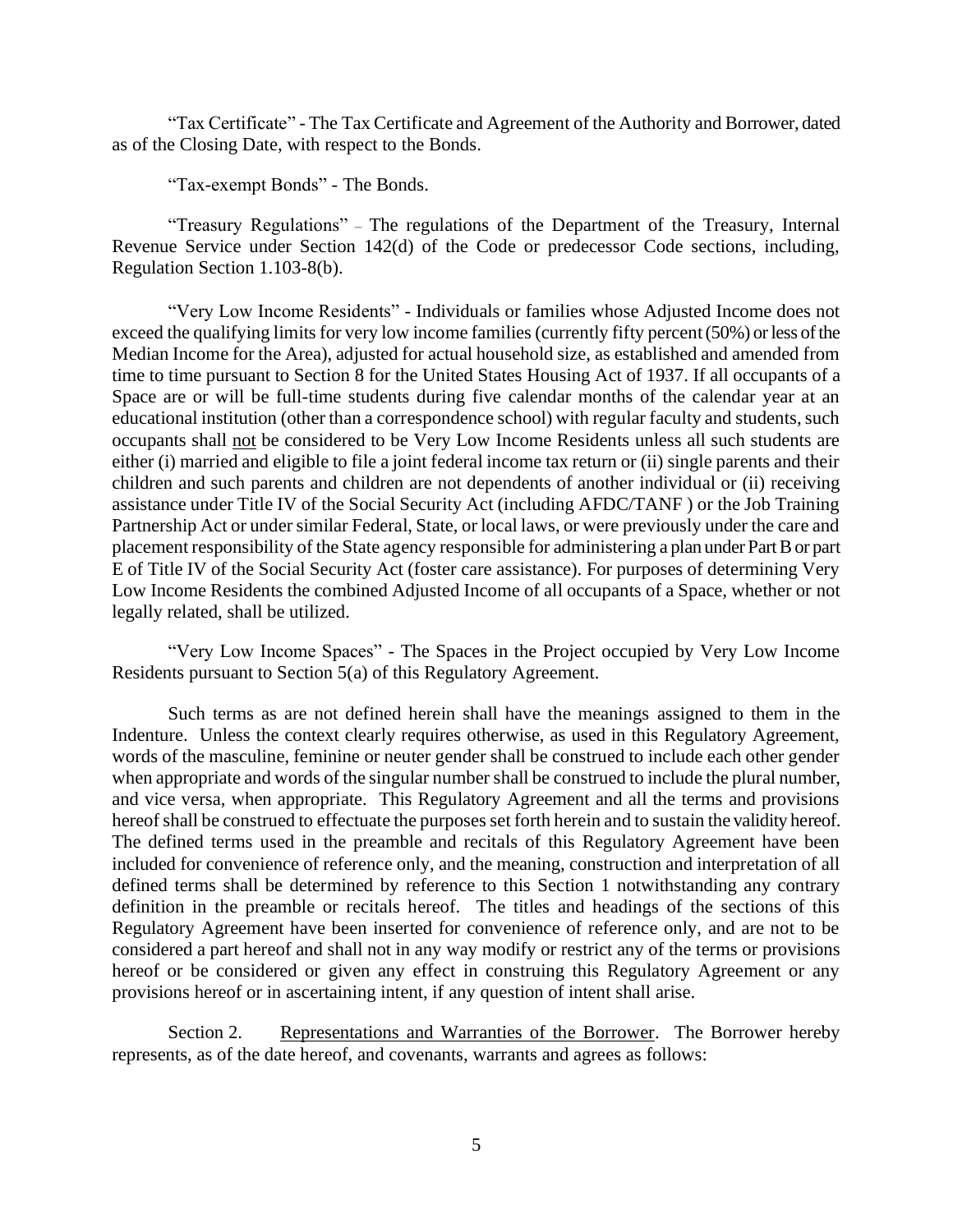(a) The Borrower's reasonable expectations respecting the use of Bond proceeds are accurately set forth in the Tax Certificate and Agreement executed by the Borrower on the Closing Date. No commercial property for lease (other than the Spaces) is being financed by the Bonds.

(b) The statements made in the various certificates delivered by the Borrower to the Authority or the Trustee are true and correct.

Not more than two percent  $(2%)$  of the proceeds of the Tax-exempt Bonds shall be applied to pay Cost of Issuance.

(d) Money on deposit in any fund or account in connection with the Bonds, whether or not such money was derived from other sources, shall not be used by or under the direction of the Borrower in a manner which would cause the Tax-exempt Bonds to be "arbitrage bonds" within the meaning of Section 148 of the Code, and the Borrower specifically agrees that the investment of money in any such fund shall be restricted as may be necessary to prevent the Tax-exempt Bonds from being "arbitrage bonds" under the Code.

(e) The Borrower will not take or omit to take, as is applicable, any action if such action or omission would in any way cause the proceeds from the sale of the Bonds to be applied in a manner contrary to the requirements of the Indenture, the Loan Agreement and this Regulatory Agreement.

(f) Borrower covenants and agrees that consistent with the tax exempt purpose of its sole member, pursuant to Section  $501(c)(3)$  of the Code, that not less than fifty-five percent (55%) of the Spaces in the Project (not including any Spaces required to be occupied by Very Low Income Residents under Section 5(a) herein) shall be continuously occupied by Low Income Residents during the Qualified Project Period.

Section 3. Residential Rental Property. The Borrower hereby represents, as of the date hereof, and covenants, warrants and agrees as follows:

(a) The Project is being owned and operated for the purpose of providing qualified residential rental housing, consisting of one mobile home Space for each household, together with facilities which are Functionally Related and Subordinate to such Spaces.

(b) All of the mobile homes in the Project will contain separate facilities for living, sleeping, eating, cooking and sanitation, including a sleeping area, bathing and sanitation facilities and cooking facilities equipped with a cooking range, refrigerator and sink.

(c) All of the Spaces will be available for rental on a continuous basis to members of the general public during the Qualified Project Period, and the Borrower will not give preference to any particular class or group in renting the Spaces in the Project, except to the extent that Spaces are required to be leased or rented to Low Income Residents or Very Low Income Residents.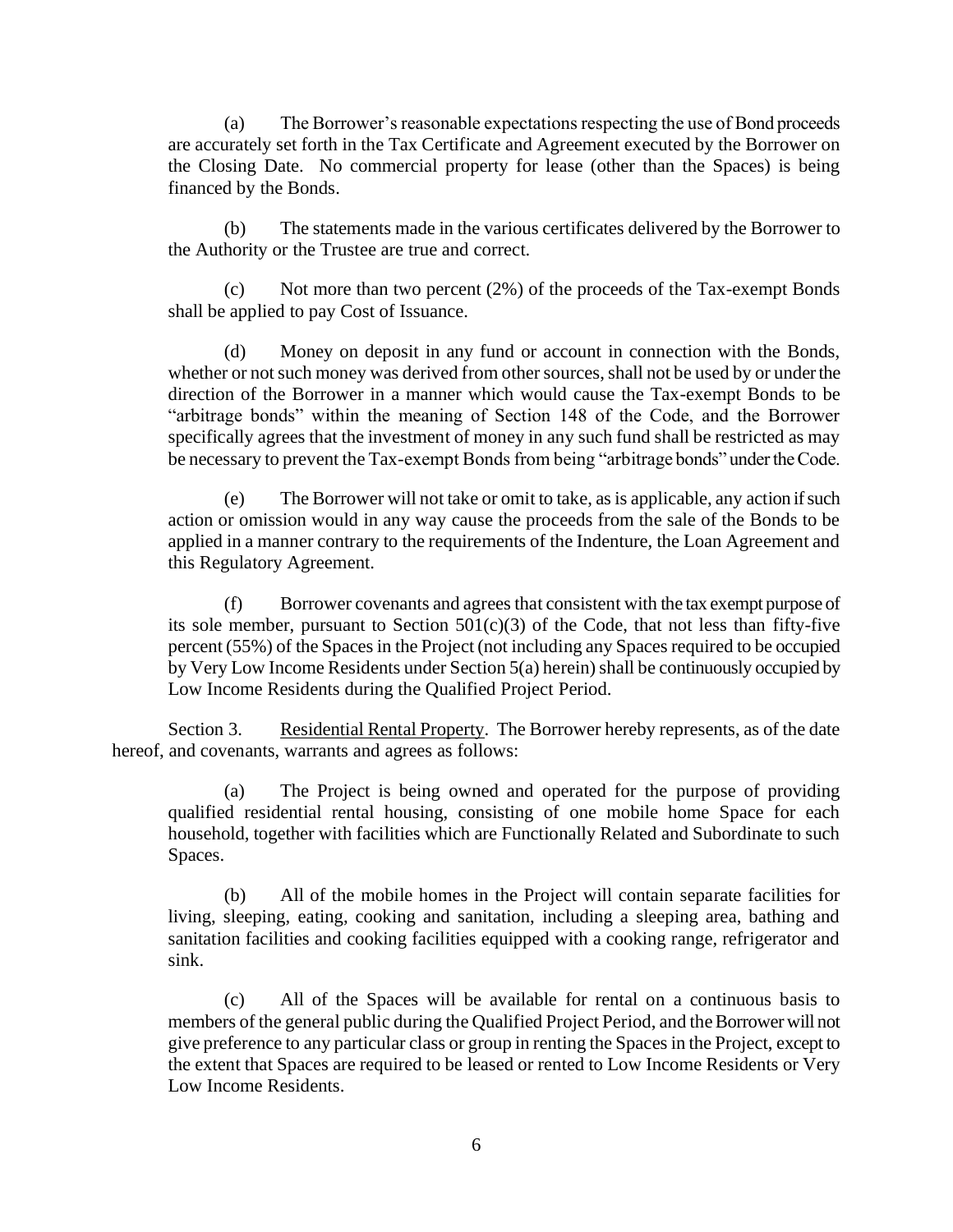(d) The Project comprises a single geographically and functionally integrated project for residential rental property, as evidenced by the ownership, management, accounting and operation of the Project.

(e) No part of the Project will at any time be owned or used as a condominium or by a cooperative housing corporation, and the Borrower shall not take any steps toward such conversion without an opinion of Bond Counsel that interest on the Tax-exempt Bonds will not thereby become includable in gross income for federal income tax purposes.

(f) Should involuntary noncompliance with the provisions of this Regulatory Agreement be caused by fire, seizure, requisition, foreclosure, transfer of title by deed in lieu of foreclosure, change in a federal law or an action of a federal agency after the Closing Date which prevents the Authority from enforcing the requirements of the Regulations, or condemnation or similar event, the Borrower covenants that, within a "reasonable period" determined in accordance with the Regulations, it will either prepay the Note or apply any proceeds received as a result of any of the preceding events to reconstruct the Project to meet the requirements hereof.

(g) There shall be no discrimination against or segregation of any person or group of persons on account of race, color, religion, sex, marital status, ancestry, national origin, source of income (e.g. AFDC (or its successor program, if any) or SSI) or disability in the sale, lease, sublease, transfer, use, occupancy, tenure or enjoyment of the Project nor shall the transferee or any person claiming under or through the transferee, establish or permit any such practice or practices of discrimination or segregation with reference to the selection, location, number, use or occupancy of tenants, lessees, subtenants, sublessees or vendees of the Project.

(h) The Low Income Spaces and Very Low Income Spaces shall be intermingled with, and shall be of comparable quality to, all other Spaces in the Project. Tenants in all Spaces shall have equal access to and enjoyment of all common facilities of the Project.

(i) In the aggregate, no more than two persons per bedroom, plus one person shall occupy any Space in the Project, not including children born after the date of initial occupancy by a household. For example, with respect to a two bedroom mobile home, maximum occupancy shall be five (5) persons (exclusive of post-occupancy children described above).

(j) None of the Spaces in the Project shall at any time be utilized on a transient basis; none of the residents of the Project are residing at the Project for any ancillary purpose unrelated to housing; none of the Spaces in the Project are being leased or rented to a person or person who does not occupy such Space; and neither the Project nor any portion thereof shall be used as a hotel, motel, dormitory, fraternity house, sorority house, rooming house, hospital, nursing home, retirement home, sanitarium, rest home, or by a cooperative housing corporation (as defined in Section 216(b)(1) of the Code).

(k) Substantially all (i.e., not less than ninety-five percent (95%)) of the Project shall consist of proximate structures located on one or more contiguous tracts of land which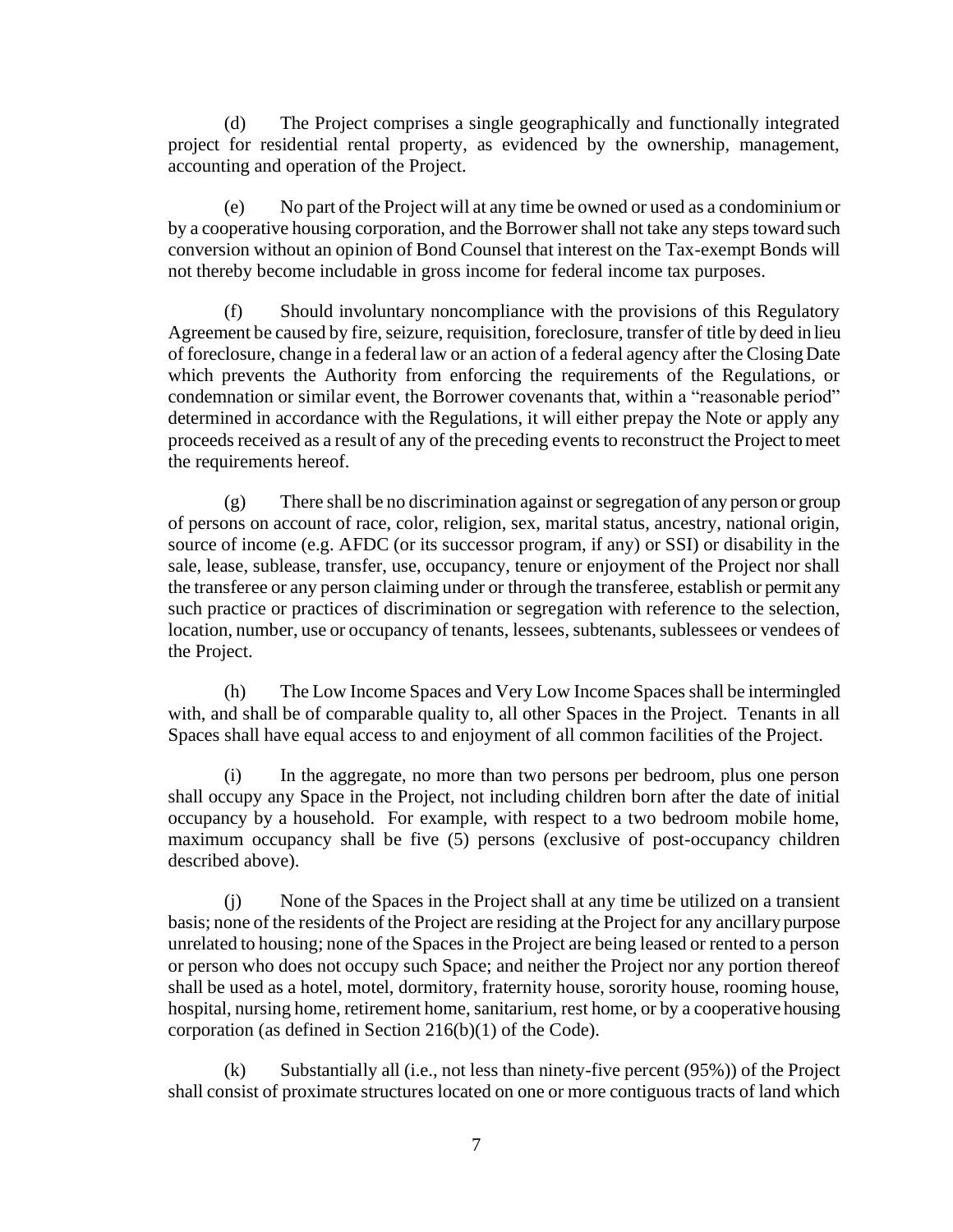have similarly constructed Spaces financed pursuant to a common plan together with Functionally Related and Subordinate facilities, all of which shall be owned by the same "person" (as such term is used in the Treasury Regulations) for federal tax purposes.

Section 4. Additional Program Requirements. The following provisions shall apply during the term of this Agreement, irrespective of whether any Bonds are outstanding.

(a) The Borrower shall notify the Authority, and the Oversight Agent of the operations/management company it will employ for the Project no less than thirty (30) days prior to the signing of a contract with any such entity. Qualifications of the firm(s) shall also be provided at that time and the Authority shall have the right to submit comments on the qualifications of the firm, which shall be considered by Borrower prior to execution of a contract.

(b) The Borrower is responsible for all management functions with respect to the Project including without limitation the selection of tenants, certification and recertification of household size and income, evictions, collection of rents and deposits, maintenance, landscaping, routine and extraordinary repairs, replacement of capital items, and security. The Authority shall have no responsibility over management of the Project. In no instance shall the Borrower delegate or forego its responsibility to operate the Project in the manner set forth in this Agreement and the Loan Agreement, except as expressly provided in Section 4(a) above.

(c) The Authority, through its Authorized Officer, reserves the right to conduct on or about November 15 of each year, commencing November 15, 2022, an annual (or more frequently, if deemed necessary by the Authority) review of the management practices and financial status of the Project. The purpose of each periodic review will be to enable the Authority to determine if the Project is being operated and managed in accordance with the requirements and standards of this Agreement. The Borrower shall cooperate with the Authority in such reviews, including but not limited to making its books and records regarding the Project available for inspection by the Authority.

(d) The Borrower agrees, for the entire term of this Agreement, to maintain all common area interior and exterior improvements and common buildings on the Project (exclusive of the mobile homes and tenant spaces), including, without limitation, landscaping at the Project, in good condition and repair, including necessary replacements (and, as to landscaping, in a healthy condition) and in accordance with all applicable laws, rules, ordinances, orders and regulations of all federal, state, county, municipal, and other governmental agencies and bodies having or claiming jurisdiction and all their respective departments, bureaus, and officials.

(e) The Authority places prime importance on quality maintenance to ensure that all affordable housing projects that receive financing assistance within the jurisdiction of the Authority are not allowed to deteriorate due to below-average maintenance. Normal wear and tear of the Project will be acceptable to the Authority assuming the Borrower agrees to provide all necessary improvements to assure the Project is maintained in good condition.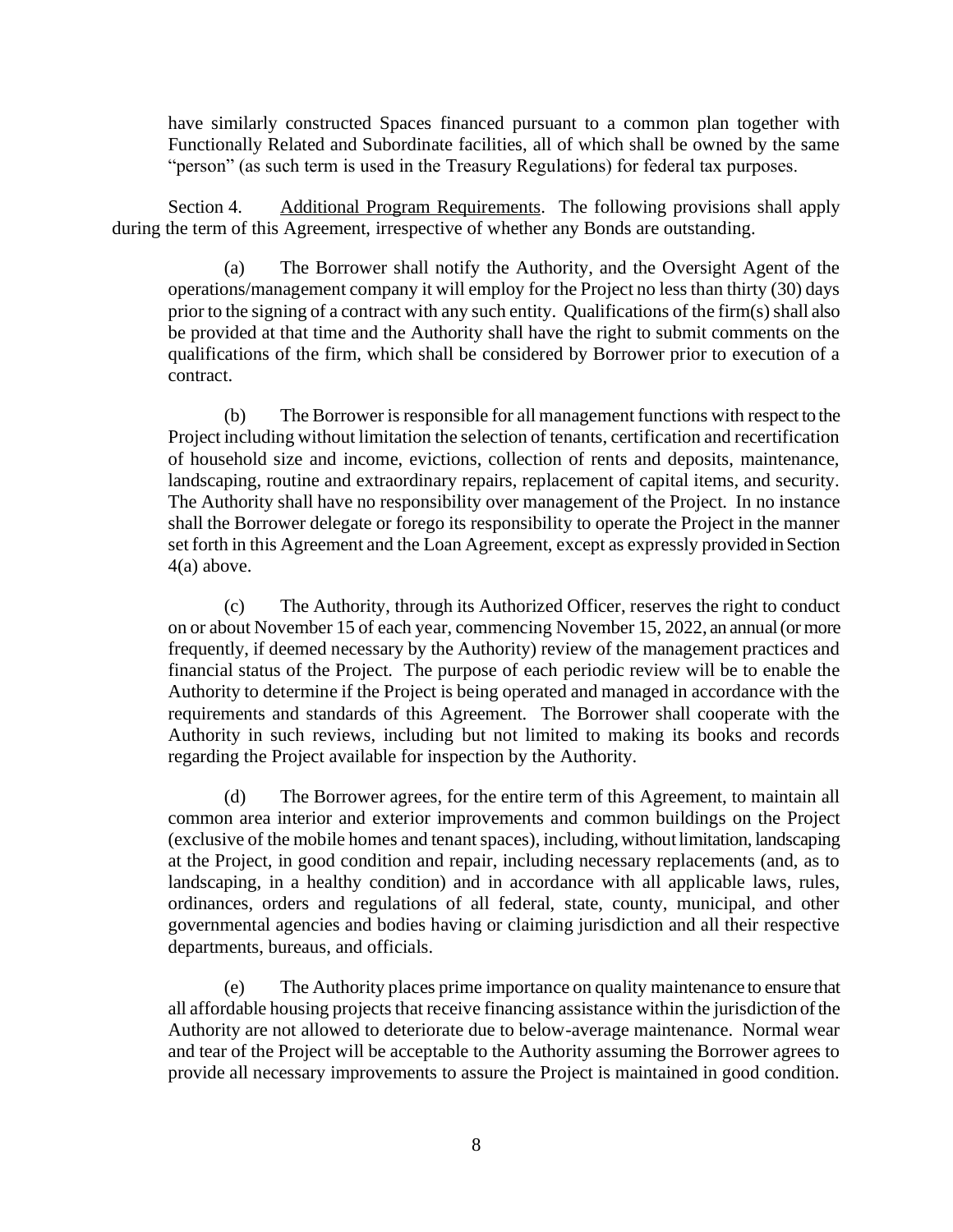The Borrower shall make all repairs and replacements necessary to keep the Project in good condition and repair.

(f) In the event that the Borrower breaches any of the covenants contained in this Section 4 and such default continues for a period of ten (10) days after written notice from the Authority, with respect to graffiti, debris, waste material, and general maintenance or thirty (30) days after written notice from the Authority with respect to landscaping and building improvements, then the Authority, in addition to whatever other remedy they may have at law or in equity, shall have the right to enter upon the Project and perform or cause to be performed all such acts and work necessary to cure the default. Pursuant to such right of entry, the Authority shall be permitted (but are not required) to enter upon the Project and perform all acts and work necessary to protect, maintain, and preserve the improvements and landscaped areas on the Project, and to attach a lien on the Project, or to assess the Project, in the amount of the expenditures arising from such acts and work of protection, maintenance, and preservation by the Authority and/or costs of such cure, including a fifteen percent (15%) administrative charge, which amount shall be promptly paid by the Borrower to the Authority upon written demand.

Section 5. Qualified Residents. Pursuant to the requirements of the Code and the Act, the Borrower hereby represents, as of the date hereof, and warrants, covenants and agrees as follows:

(a) During the Qualified Project Period:

(i) not less than twenty percent (20%) of the Spaces in the Project shall be continuously occupied by Very Low Income Residents. The monthly rent charged for not less than one-half of such Spaces required to be occupied by Very Low Income Residents shall be not greater than as follows:

(A) where a Very Low Income Resident is both the registered and legal owner of the mobile home and is not making mortgage payments for the purchase of that mobile home, the total rental charge for occupancy of the Space (excluding a reasonable allowance for other related housing costs determined at the time of acquisition of the Project by the Borrower and excluding any supplemental rental assistance from the State, the federal government, or any other public agency to the Very Low Income Resident or on behalf of the Space and the mobile home) shall not exceed one-twelfth of 30 percent (30%) of 50 percent (50%) of Median Income for the Area, adjusted for household size in the manner set forth below.

(B) where a Very Low Income Resident is the registered owner of the mobile home and is making mortgage payments for the purchase of that mobile home, the total rental charge for occupancy of the Space (excluding any charges for utilities and storage and excluding any supplemental rental assistance from the State, the federal government, or any other public agency to the Very Low Income Resident or on behalf of the Space and mobile home), shall not exceed one-twelfth of 15 percent (15%) of 50 percent (50%)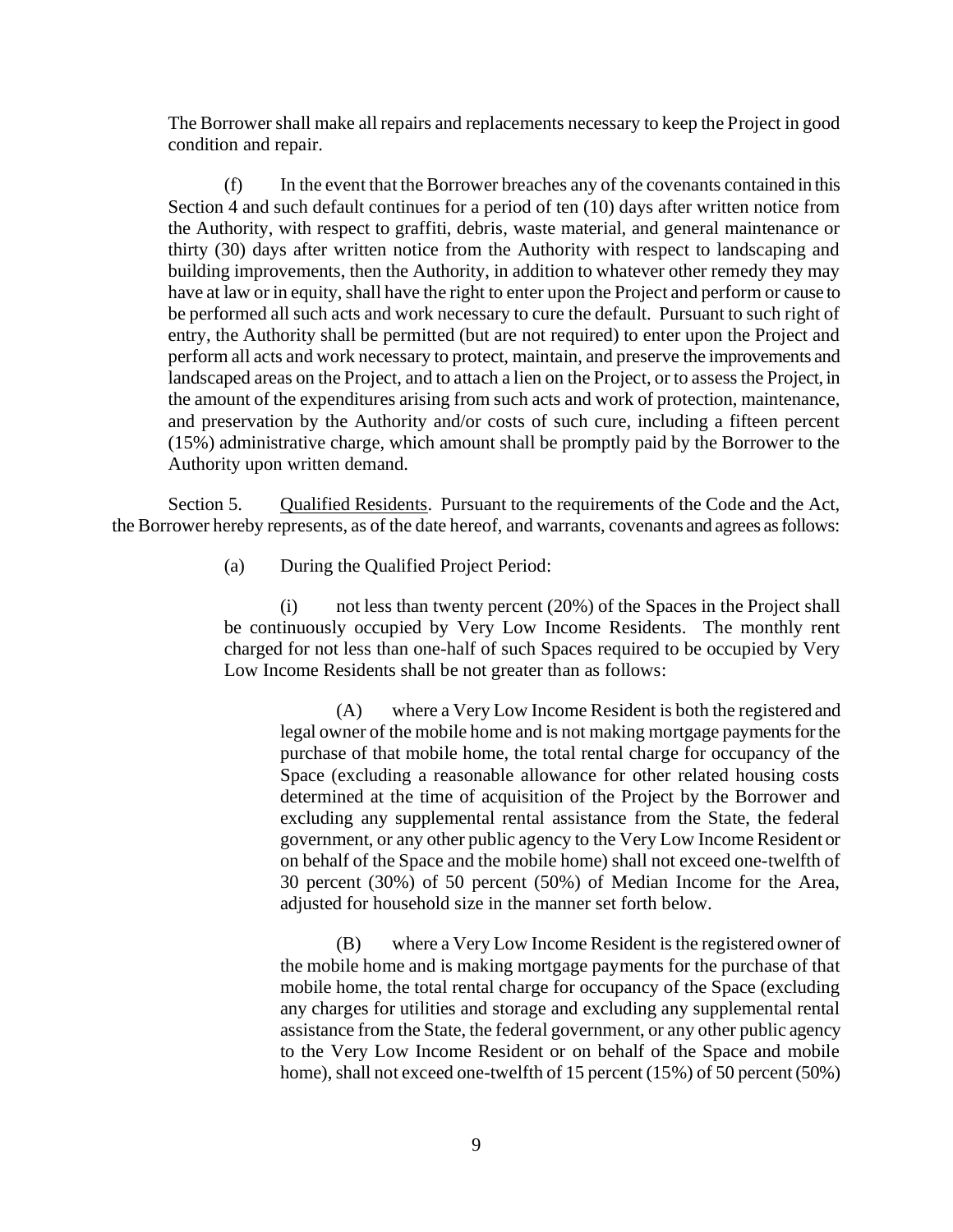of Median Income for the Area, as adjusted for household size in the manner set forth below.

(C) where a Very Low Income Resident rents both the mobile home and the Space occupied by the mobile home, the total rental payments paid by the Very Low Income Resident on the mobile home and the Space occupied by the mobile home (excluding any supplemental rental assistance from the State, the federal government, or any other public agency to that Very Low Resident or on behalf of that Space and mobile home) shall not exceed one-twelfth of 30 percent (30%) of 50 percent (50%) of Median Income for the Area adjusted for household size in the manner set forth below.

In adjusting rent for household size, it shall be assumed that one person will occupy a recreational vehicle, two persons will occupy a single-wide mobile home and three persons will occupy a multi-sectional mobile home; or as permitted under Section 52102(a) of the California Health and Safety Code, it shall be assumed that one person will occupy a studio unit, two persons will occupy a one-bedroom unit, three persons will occupy a two-bedroom unit, four persons will occupy a three-bedroom unit, and five persons will occupy a fourbedroom unit.

#### (b) Reserved.

(c) In the event a recertification of such tenant's income in accordance with Section 5(e) below demonstrates that such tenant no longer qualifies as a Qualified Resident, the Space occupied by such Resident shall continue to be treated as a Qualified Space unless and until any Space in the Project thereafter is occupied by a new tenant other than a Qualified Resident of the applicable category. Moreover, a Space previously occupied by a Qualified Resident and then vacated shall be considered occupied by a Qualified Resident of the applicable category until reoccupied, other than for a temporary period, at which time the character of the Space shall be redetermined. In no event shall such temporary period exceed thirty-one (31) days. Notwithstanding anything herein to the contrary, if at any time the number of Qualified Residents falls below the number required by subparagraph (a) (i) of this Section or Section 2(f), the next available vacant Space shall be rented to a Qualified Resident of the applicable category.

(d) Immediately prior to a Qualified Resident's occupancy of a Qualified Space (or prior to the Closing Date with respect to Spaces previously occupied), the Borrower will obtain and maintain on file an Income Certification form from each Qualified Resident occupying a Qualified Space, dated immediately prior to the initial occupancy of such Qualified Resident in the Project (or prior to the Closing Date in the case of existing Qualified Residents). In addition, the Borrower will provide such further information as may be required in the future by the State of California, and by the Act, as the same may be amended from time to time, as requested by the Authority or the Oversight Agent. The Borrower shall verify that the income provided by an applicant with respect to a Space to be occupied after the Closing Date is accurate by taking one or more of the following steps as a part of the verification process: (1) obtain a federal income tax return for the most recent tax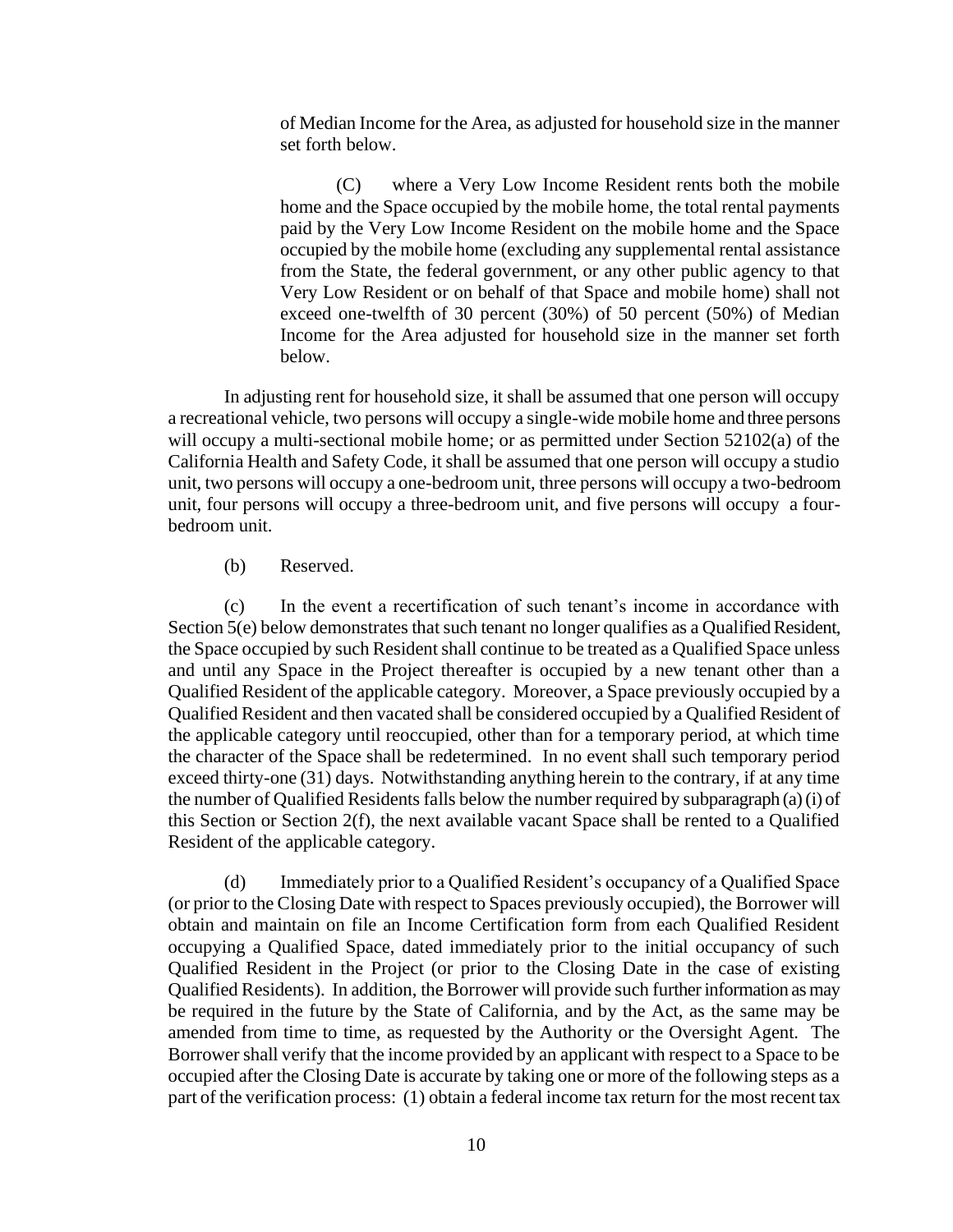year, (2) obtain a written verification of income and employment from applicant's current employer, such as a current pay stub or W-2 form, (3) if an applicant is unemployed or did not file a tax return for the previous calendar year, obtain other verification of such applicant's income reasonably satisfactory to the Oversight Agent or (4) such other information as may be reasonably requested by the Oversight Agent.

Within ten days after the last day of each calendar quarter during the term of this Regulatory Agreement commencing with the quarter ending March 31, 20022, the Borrower shall advise the Oversight Agent or in the absence of an Oversight Agent, the Authority, of the status of the occupancy of the Project by delivering to the Oversight Agent a Certificate of Continuing Program Compliance; provided, however, with the prior written approval of the Oversight Agent or the Authority, as the case may be, such Certificate need be filed only semi-annually. Copies of the most recent Income Certifications for Qualified Residents commencing or continuing occupancy of a Qualified Space shall be made available to the Authority or Oversight Agent upon request.

(e) Annually, the Borrower shall recertify the income of the occupants of such Qualified Spaces by obtaining a completed Income Certification based upon the current income of each occupant of the Space. In the event the recertification demonstrates that such household's income exceeds one-hundred forty percent (140%) of the income at which such household would qualify as a Qualified Resident of the applicable category, such household will no longer qualify as a Qualified Resident of the applicable category, and the Borrower either (i) will designate another Qualified Resident and Space in the Project as a Qualified Resident of the applicable category, and a Qualified Space of the applicable category, respectively, or (ii) will rent the next available vacant Space to one or more Qualified Residents of the applicable category.

(f) The Borrower will maintain complete and accurate records pertaining to the Qualified Spaces, and will permit any duly authorized representative of the Authority, the Oversight Agent, the Trustee (who shall have no duty to inspect), the Department of the Treasury or the Internal Revenue Service to inspect during normal business hours and with prior notice the books and records of the Borrower pertaining to the Project, including those records pertaining to the occupancy of the Qualified Spaces.

(g) The Borrower shall submit to the Secretary of the Treasury annually on the anniversary date of the start of the Qualified Project Period or such other date as is required by the Secretary, a certification that the Project continues to meet the requirements of Section  $142(d)(7)$  of the Code (currently IRS form 8703), and shall provide a copy of such certification to the Oversight Agent.

(h) Each lease or rental agreement pertaining to a Qualified Space occupied after the Closing Date shall contain a provision to the effect that the Borrower has relied on the Income Certification and supporting information supplied by the Qualified Resident in determining qualification for occupancy of the Qualified Space, and that any material misstatement in such certification (whether or not intentional) may be cause for immediate termination of such lease. Each lease or rental agreement will also contain a provision that failure to cooperate with the annual recertification process reasonably instituted by the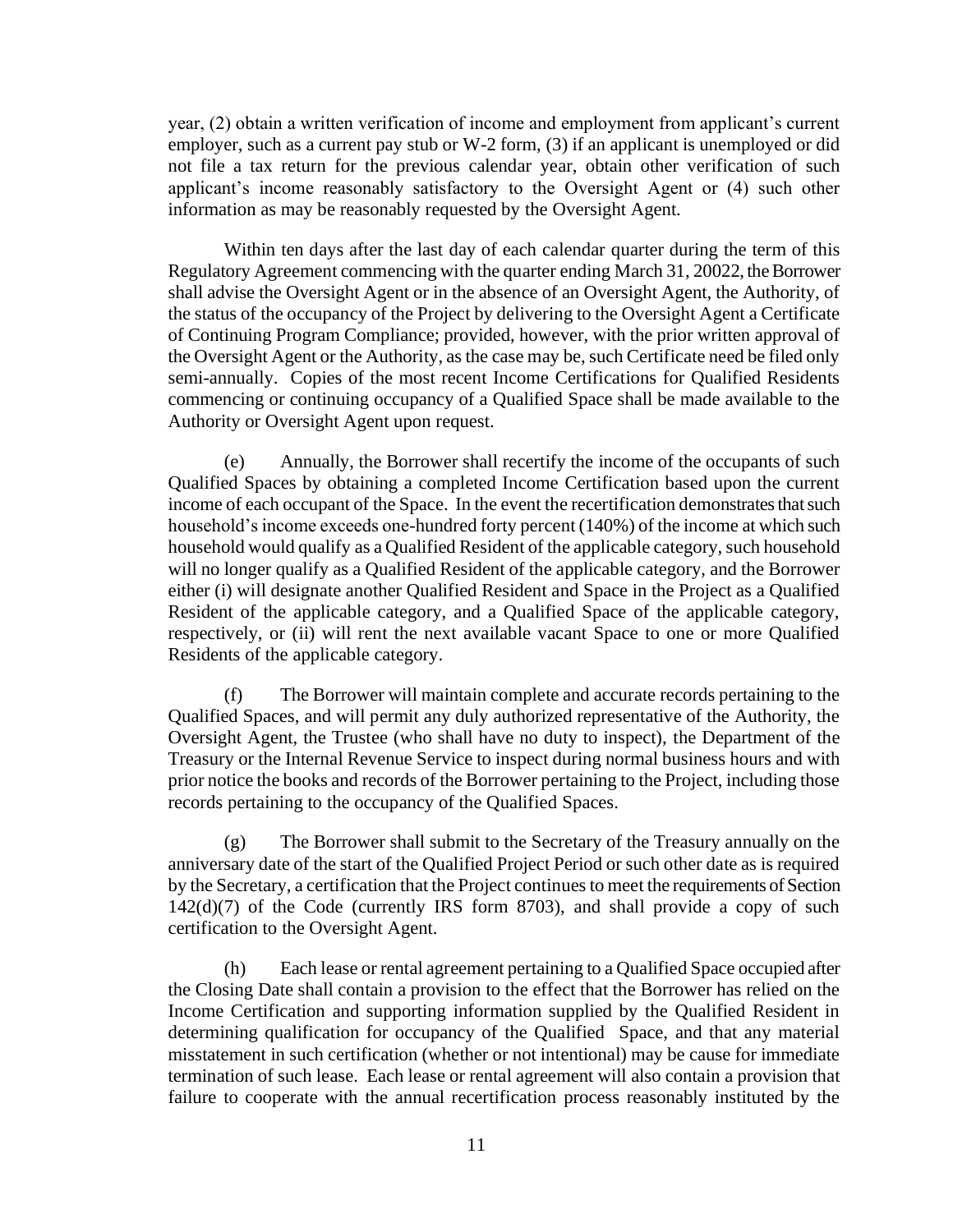Borrower pursuant to Section 5(e) above will disqualify the Space as a Qualified Space and provide grounds for termination of the lease. The Borrower agrees to provide to the Oversight Agent, and the Authority, a copy of the form of application and lease to be provided to prospective Qualified Residents and any amendments thereto.

(i) In the event, despite Borrower's exercise of best efforts to comply with the provisions of Section 5 of this Regulatory Agreement, the Borrower shall have been out of compliance with any of the restrictions of Section 5 hereof relative to Qualified Residents, for a period in excess of six months, then at the sole option of the Authority the term of the Regulatory Agreement shall be automatically extended for the period of non-compliance upon written notice to the Borrower, the Trustee and the Oversight Agent from the Authority, such extension to relate to the Qualified Spaces and Qualified Residents as to which such noncompliance relate.

#### Section 6. Reserved.

Section 7. Tax Status of the Bonds. The Borrower and the Authority each hereby represents, as of the date hereof, and warrants, covenants and agrees that:

(a) It will not knowingly take or permit, or omit to take or cause to be taken, as is appropriate, any action that would adversely affect the exclusion from gross income for federal income tax purposes of the interest on the Tax-exempt Bonds or the exemption from California personal income tax of the interest on the Bonds and, if it should take or permit, or omit to take or cause to be taken, any such action, it will take all lawful actions necessary to rescind or correct such actions or omissions promptly upon obtaining knowledge thereof;

(b) It will take such action or actions as may be necessary, in the written opinion of Bond Counsel filed with the Authority, the Trustee and the Borrower, to comply fully with the Act and all applicable rules, rulings, policies, procedures, Regulations or other official statements promulgated, proposed or made by the Department of the Treasury or the Internal Revenue Service pertaining to obligations issued under Section 145 of the Code to the extent necessary to maintain the exclusion from gross income for federal income tax purposes of interest on the Tax-exempt Bonds; and

(c) It will file of record such documents and take such other steps as are necessary, in the written opinion of Bond Counsel filed with the Authority, the Trustee and the Borrower, in order to ensure that the requirements and restrictions of this Regulatory Agreement will be binding upon all owners of the Project, including, but not limited to, the execution and recordation of this Regulatory Agreement in the real property records of the County.

The Borrower hereby covenants to include the requirements and restrictions contained in this Regulatory Agreement in any document transferring any interest in the Project (other than leases of Spaces in the Project to individual tenants) to another person to the end that such transferee has notice of, and is bound by, such restrictions, and to obtain the agreement from any transferee to abide by all requirements and restrictions of this Regulatory Agreement.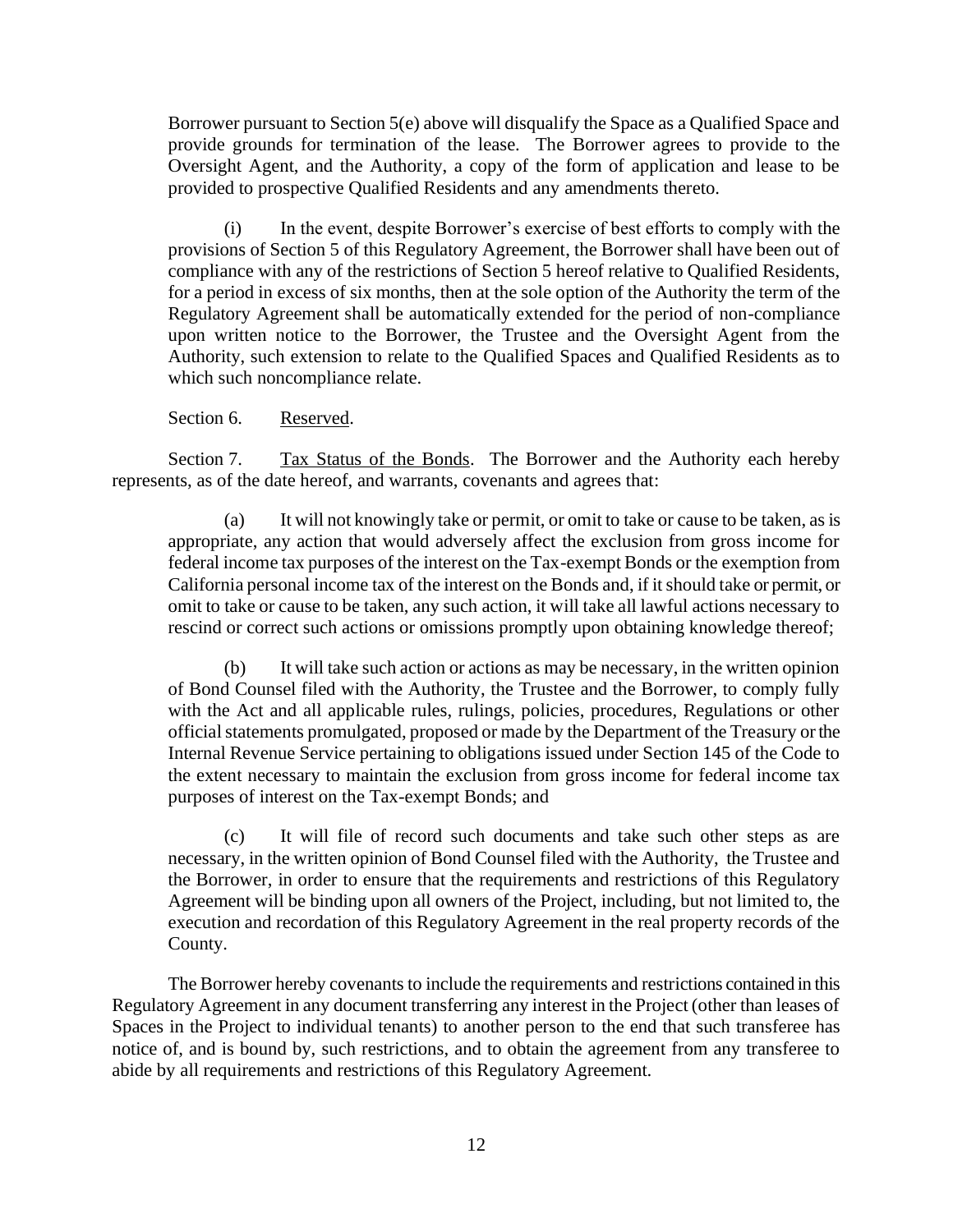Section 8. Modification of Special Tax Covenants. The Borrower, the Trustee and the Authority hereby agree as follows:

(a) To the extent any amendments to the Act, the Regulations or the Code shall, in the written opinion of Bond Counsel filed with the Authority, the Trustee and the Borrower, impose requirements upon the ownership or operation of the Project more restrictive than those imposed by this Regulatory Agreement which must be complied with in order to maintain the exclusion from gross income for federal income tax purposes of interest on the Tax-exempt Bonds, this Regulatory Agreement shall be deemed to be automatically amended to impose such additional or more restrictive requirements.

(b) To the extent any amendments to the Act, the Regulations or the Code shall, in the written opinion of Bond Counsel filed with the Authority, the Trustee and the Borrower, impose requirements upon the ownership or operation of the Project less restrictive than imposed by this Regulatory Agreement, this Regulatory Agreement may be amended or modified to provide such less restrictive requirements but only by written amendment approved and signed by the Authority (in its sole and absolute discretion), the Trustee and the Borrower and approved by the written opinion of Bond Counsel that such amendment (a) will not affect the exclusion from gross income for federal income tax purposes of interest on the Tax-exempt Bonds, and (b) shall not conflict with any restrictions imposed by the Authority, the Act, the regulations promulgated under the Code or the Code, as applicable.

(c) The Borrower, the Authority and, if applicable, the Trustee shall execute, deliver and, if applicable, file of record any and all documents and instruments, necessary to effectuate the intent of this Section 8, and each of the Borrower and the Authority hereby appoints the Trustee as its true and lawful attorney-in-fact to execute, deliver and, if applicable, file of record on behalf of the Borrower or the Authority, as is applicable, any such document or instrument (in such form as may be approved in writing by Bond Counsel) if either the Borrower or the Authority defaults in the performance of its obligations under this subsection (c); provided, however, that the Trustee shall take no action under this subsection (c) without first notifying the Borrower or the Authority, or both of them, as is applicable, unless directed in writing by the Authority or the Borrower and without first providing the Borrower or the Authority, or both, as is applicable, an opportunity to comply with the requirements of this Section 8.

Section 9. Indemnification. The Borrower shall indemnify, hold harmless and defend, the Authority, the Oversight Agent and the Trustee and the respective officers, members, directors, officials and employees of each of them (the "Indemnified Party") against all loss, costs, damages, expenses, suits, judgments, actions and liabilities of whatever nature, joint and several (including, without limitation, attorneys' fees, litigation and court costs, amounts paid in settlement, and amounts paid to discharge judgments), directly or indirectly resulting from or arising out of or related to (a) the operation, use, occupancy, maintenance, or ownership of the Project (including compliance with laws, ordinances and rules and regulations of public authorities relating thereto); (b) any written statements or representations with respect to the Borrower, the Project or the Bonds made or given to the Authority, the Oversight Agent or the Trustee, or any underwriters or purchasers of any of the Bonds, by the Borrower, or any of its agents or employees, including, but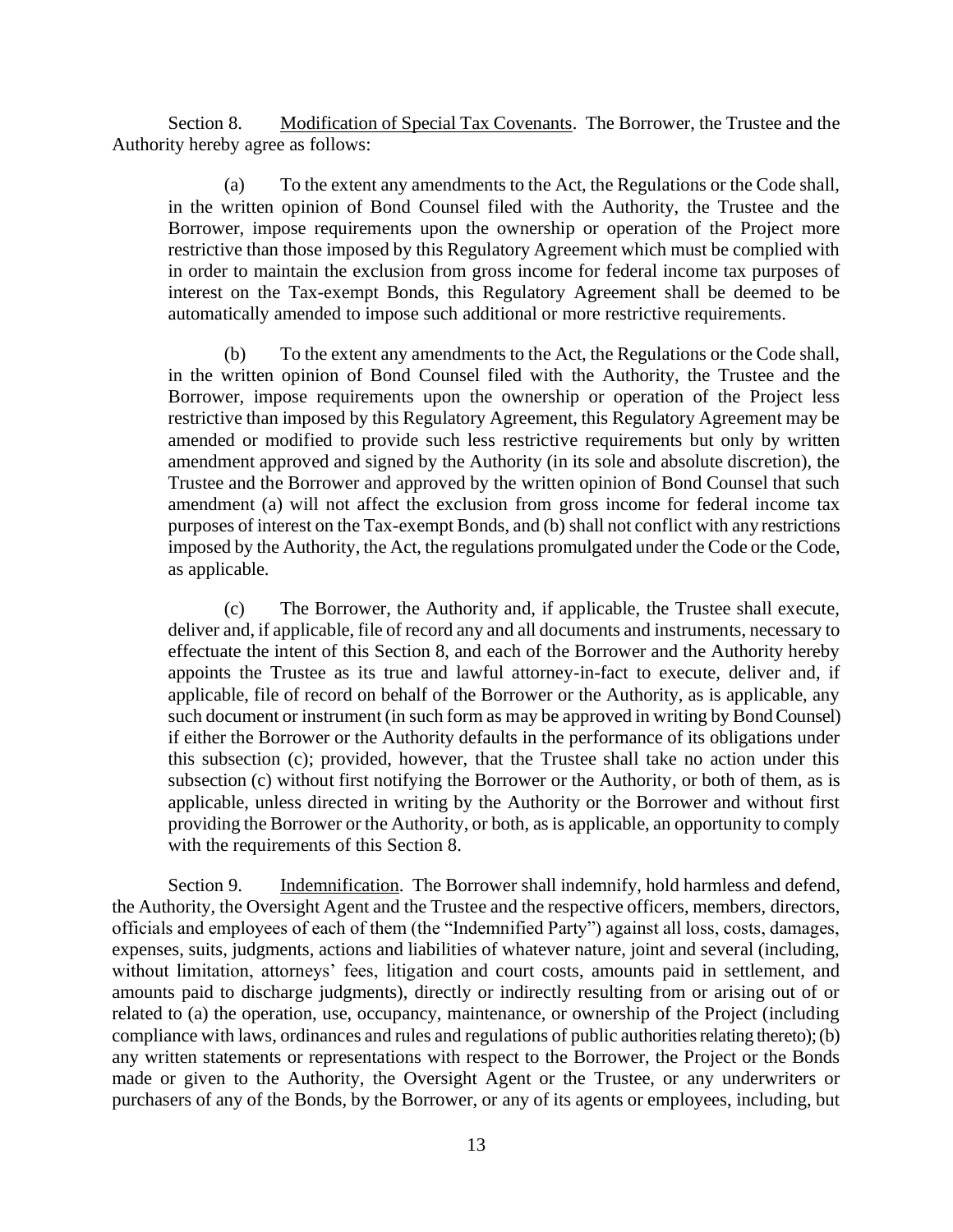not limited to, statements or representations of facts or financial information; or (c) any actions taken by the Court in joining the Authority as an associate member or holding a public hearing with respect to the financing of the Project by the Authority through the issuance of the Bonds; provided, however, the Borrower shall not be obligated to indemnify the Authority, the Trustee, the Oversight Agent or the Oversight Agent for damages caused by the gross negligence or willful misconduct of the Authority, the Trustee or the Oversight Agent. The Borrower also shall pay and discharge and shall indemnify and hold harmless the Authority, the Oversight Agent and the Trustee from (x) any lien or charge upon payments by the Borrower to the Authority and the Trustee hereunder and (y) any taxes (including, without limitation, all ad valorem taxes and sales taxes), assessments, impositions and other charges in respect of any portion of the Project. If any such claim is asserted, or any such lien or charge upon payments, or any such taxes, assessments, impositions or other charges, are sought to be imposed, the Authority, the Oversight Agent or the Trustee shall give prompt notice to the Borrower, and the Borrower shall assume the investigation defense thereof, including the employment of counsel selected by the Indemnified Party and reasonably acceptable to the Borrower and the payment of all reasonable expenses related thereto, with full power to litigate, compromise or settle the same, provided that the Authority, the Oversight Agent and the Trustee, as the case may be, shall have the right to review and approve or disapprove any such compromise or settlement, such approval shall not be unreasonably withheld. The Authority shall have the right to employ separate counsel in any such action or proceeding and participate in the investigation and defeasance thereof, and the Borrower shall pay the costs incurred by the Authority in connection with any such action or proceeding, including the reasonable fees and expenses of such separate counsel, as such costs are incurred by the Authority. The determination by the Authority to retain such separate legal counsel shall be at the sole discretion of the Authority.

The rights of any persons to indemnity hereunder and rights to payment of fees and reimbursement of expenses pursuant to this Regulatory Agreement shall survive the final payment or defeasance of the Bonds and in the case of the Trustee and the Oversight Agent any resignation or removal. The provisions of this Section shall survive the termination of this Regulatory Agreement.

Section 10. Consideration. The Authority has issued the Bonds to provide funds to make the Loan under the Loan Agreement to finance the Project, all for the purpose, among others, of inducing the Borrower to own and operate the Project such that the Project shall contribute to the Authority's efforts to provide affordable housing to Very Low Income Residents and Low Income Residents in the City and to the satisfaction of the City's ongoing housing burden. In consideration of the issuance of the Bonds by the Authority, the Borrower has entered into this Regulatory Agreement and has agreed to restrict the uses to which the Project can be put on the terms and conditions set forth herein.

Section 11. Reliance. The Authority and the Borrower hereby recognize and agree that the representations, warranties, covenants and agreements set forth herein may be relied upon by all persons interested in the legality and validity of the Bonds, and in the exclusion from gross income for federal income tax purposes of the interest on the Bonds and the exemption from California personal income tax of the interest on the Bonds. In performing their duties and obligations hereunder, the Authority and the Trustee may rely upon statements and certificates of the Borrower and Qualified Residents, and upon audits of the books and records of the Borrower pertaining to the Project. In addition, the Authority and the Trustee may consult with counsel, and the opinion of such counsel shall be full and complete authorization and protection in respect of any action taken or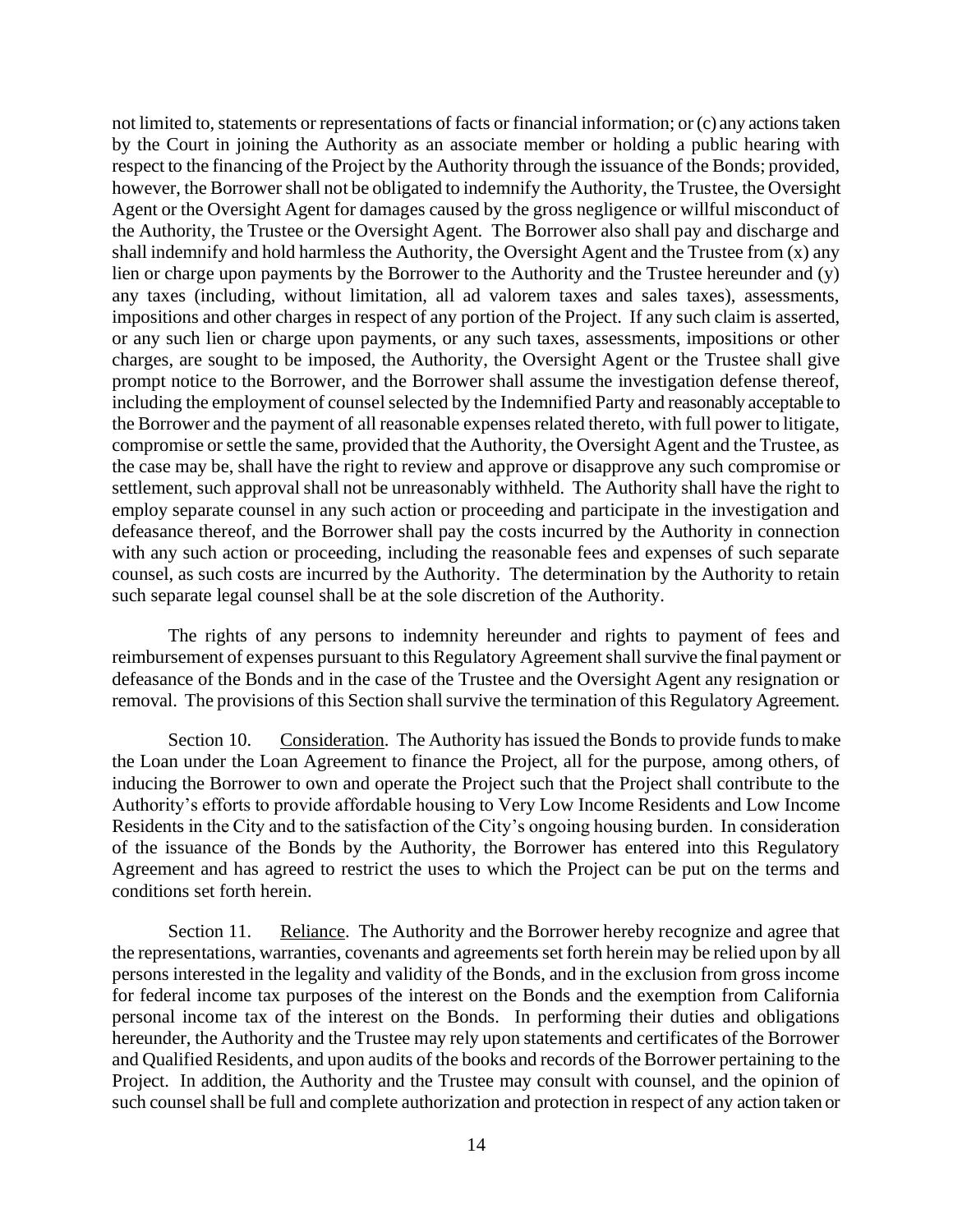suffered by the Authority or the Trustee hereunder in good faith and in conformity with such opinion. In determining whether any default or lack of compliance by the Borrower exists under this Regulatory Agreement, the Trustee shall not be required to conduct any investigation into or review of the operations or records of the Borrower and may rely solely upon any notice or certificate delivered to the Trustee by the Borrower, the Authority or the Oversight Agent with respect to the occurrence or absence of a default.

Section 12. Sale or Transfer of the Project. The Borrower intends to hold the Project for its own account, has no current plans to sell, transfer or otherwise dispose of the Project, and hereby covenants and agrees not to sell, transfer or otherwise dispose of the Project, or any portion thereof (other than for individual tenant use as contemplated hereunder), without obtaining the prior written consent of the Authority and upon receipt by the Authority and the Trustee of (i) evidence satisfactory to the Authority that the Borrower's purchaser or transferee has assumed in writing and in full, the Borrower's duties and obligations under this Regulatory Agreement and under the Administration Agreement, (ii) an opinion of counsel for the transferee that the transferee has duly assumed the obligations of the Borrower under this Regulatory Agreement and the Administration Agreement and that such obligations and this Regulatory Agreement and the Administration Agreement are binding on the transferee, (iii) the Authority receives evidence acceptable to the Authority that either (A) the transferee has experience in the ownership, operation and management of comparable projects without any record of material violations of discrimination restrictions or other state or federal laws or regulations applicable to such projects, or (B) the transferee agrees to retain a property management firm with the experience and record described in subparagraph (A) above, and in either case, at its option, the Authority may cause the Oversight Agent to provide on-site training in program compliance if the Authority determines such training is necessary, (iv) an opinion of Bond Counsel to the effect that such sale will not in and of itself cause interest on the Tax-exempt Bonds to become includable in the gross income of the recipients thereof for federal income tax purposes, and (v) evidence that the Borrower has complied with any applicable provisions of Section 6.2 of the Loan Agreement. It is hereby expressly stipulated and agreed that any sale, transfer or other disposition of the Project in violation of this Section 12 shall be null, void and without effect, shall cause a reversion of title to the Borrower, and shall be ineffective to relieve the Borrower of its obligations under this Regulatory Agreement. Not less than ninety (90) days prior to consummating any sale, transfer or disposition of any interest in the Project, the Borrower shall deliver to the Authority, the Oversight Agent and the Trustee a notice in writing explaining the nature of the proposed transfer. Notwithstanding the foregoing, the Borrower may transfer ownership of the Project to an affiliated entity of the Borrower with prior written notice to the Authority accompanied by (i) an opinion of counsel to the affiliate that it has assumed the obligations of the Borrower under this Regulatory Agreement and the Administration Agreement and (ii) an opinion of Bond Counsel to the effect that such transfer will not in and of itself cause interest on the Tax-exempt Bonds to become included in the gross income of the recipients thereof for federal income tax purposes.

Section 13. Term. This Regulatory Agreement and all and several of the terms hereof shall become effective upon its execution and delivery and shall remain in full force and effect during the Qualified Project Period, it being expressly agreed and understood that the provisions hereof are intended to survive the retirement of the Bonds and expiration of the Indenture, the Loan Agreement and the Note. Notwithstanding any other provisions of this Regulatory Agreement to the contrary, this entire Regulatory Agreement, or any of the provisions or sections hereof, may be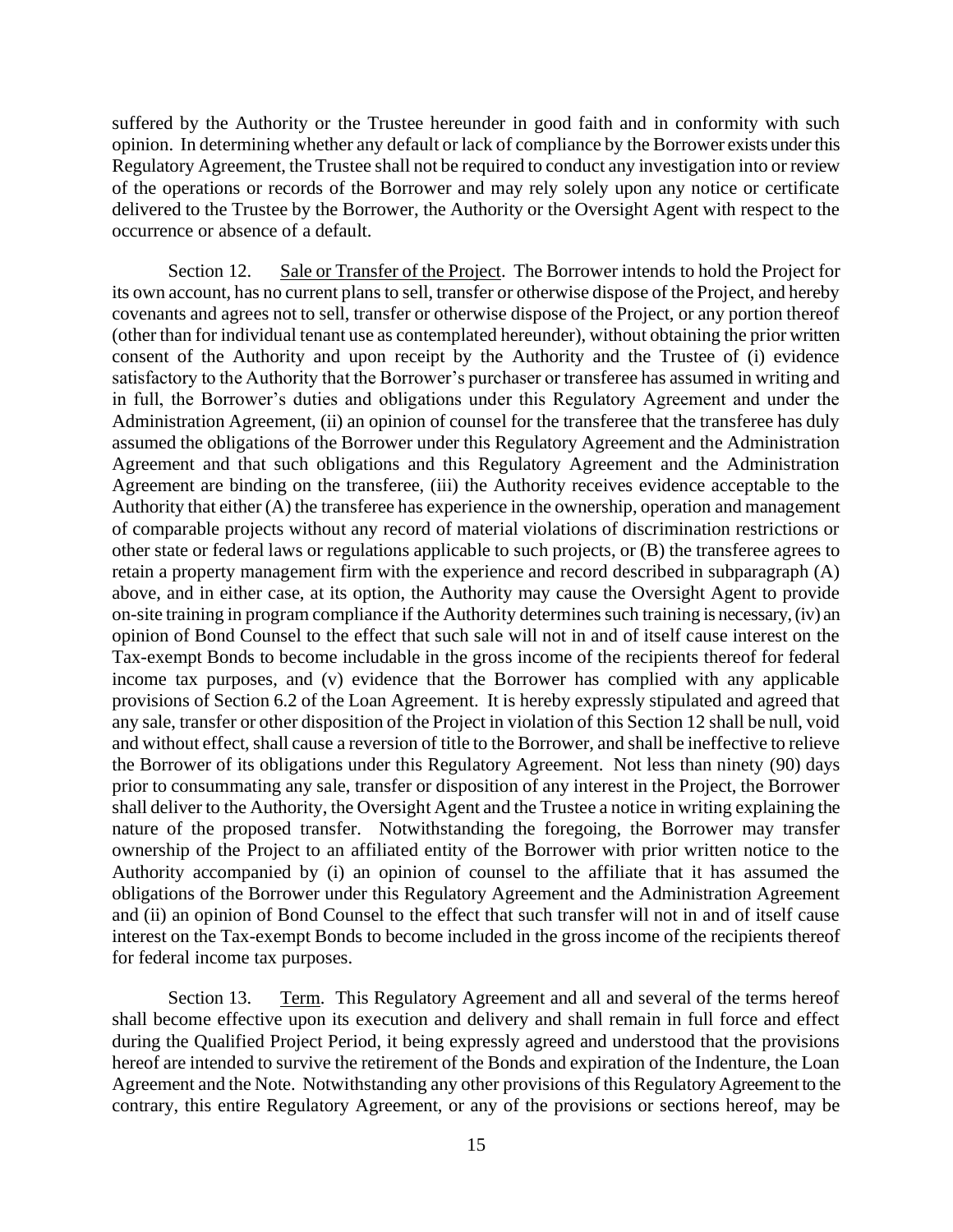terminated upon agreement by the Authority, the Trustee and the Borrower, subject to compliance with any of the provisions contained in this Regulatory Agreement only if there shall have been received an opinion of Bond Counsel that such termination will not adversely affect the exclusion from gross income for federal income tax purposes of interest on the Tax-exempt Bonds, or the exemption from State personal income tax of the interest on the Bonds.

The terms of this Regulatory Agreement to the contrary notwithstanding, this Regulatory Agreement, and all and several of the terms hereof, shall terminate and be of no further force and effect in the event of (a) a foreclosure or delivery of a deed in lieu of foreclosure whereby a third party shall take possession of the Project, (b) involuntary non-compliance with the provisions of this Regulatory Agreement caused by fire, seizure, requisition, change in a federal law or an action of a federal agency after the date hereof which prevents the Authority and the Trustee from enforcing the provisions hereof, or (c) condemnation or a similar event, and, in each case, the payment in full and retirement of the Bonds theretofore or within a reasonable period thereafter. Upon the termination of the terms of this Regulatory Agreement, the parties hereto agree to execute, deliver and record appropriate instruments of release and discharge of the terms hereof; provided, however, that the execution and delivery of such instruments shall not be necessary or a prerequisite to the termination of this Regulatory Agreement in accordance with its terms.

When all of the Bonds have been paid or deemed paid pursuant to Article XIII of the Indenture, the Trustee shall no longer have any duties or obligations hereunder, and all references to the Trustee shall thereafter be deemed references to the Authority.

Section 14. Covenants to Run With the Land. The Borrower hereby subjects the Project (including the Project site) to the covenants, reservations and restrictions set forth in this Regulatory Agreement. The Authority and the Borrower hereby declare their express intent that the covenants, reservations and restrictions set forth herein shall be deemed covenants running with the land and shall pass to and be binding upon the Borrower's successors in title to the Project; provided, however, that upon the termination of this Regulatory Agreement said covenants, reservations and restrictions shall expire. Each and every contract, deed or other instrument hereafter executed covering or conveying the Project or any portion thereof shall conclusively be held to have been executed, delivered and accepted subject to such covenants, reservations and restrictions, regardless of whether such covenants, reservations and restrictions are set forth in such contract, deed or other instrument.

Section 15. Burden and Benefit. The Authority and the Borrower hereby declare their understanding and intent that the burden of the covenants set forth herein touch and concern the land in that the Borrower's legal interest in the Project is rendered less valuable thereby. The Authority and the Borrower hereby further declare their understanding and intent that the benefit of such covenants touch and concern the land by enhancing and increasing the enjoyment and use of the Project by Very Low Income Residents and Low Income Residents, the intended beneficiaries of such covenants, reservations and restrictions, and by furthering the public purposes for which the Bonds were issued.

Section 16. Uniformity; Common Plan. The covenants, reservations and restrictions hereof shall apply uniformly to the entire Project in order to establish and carry out a common plan for the use of the Project.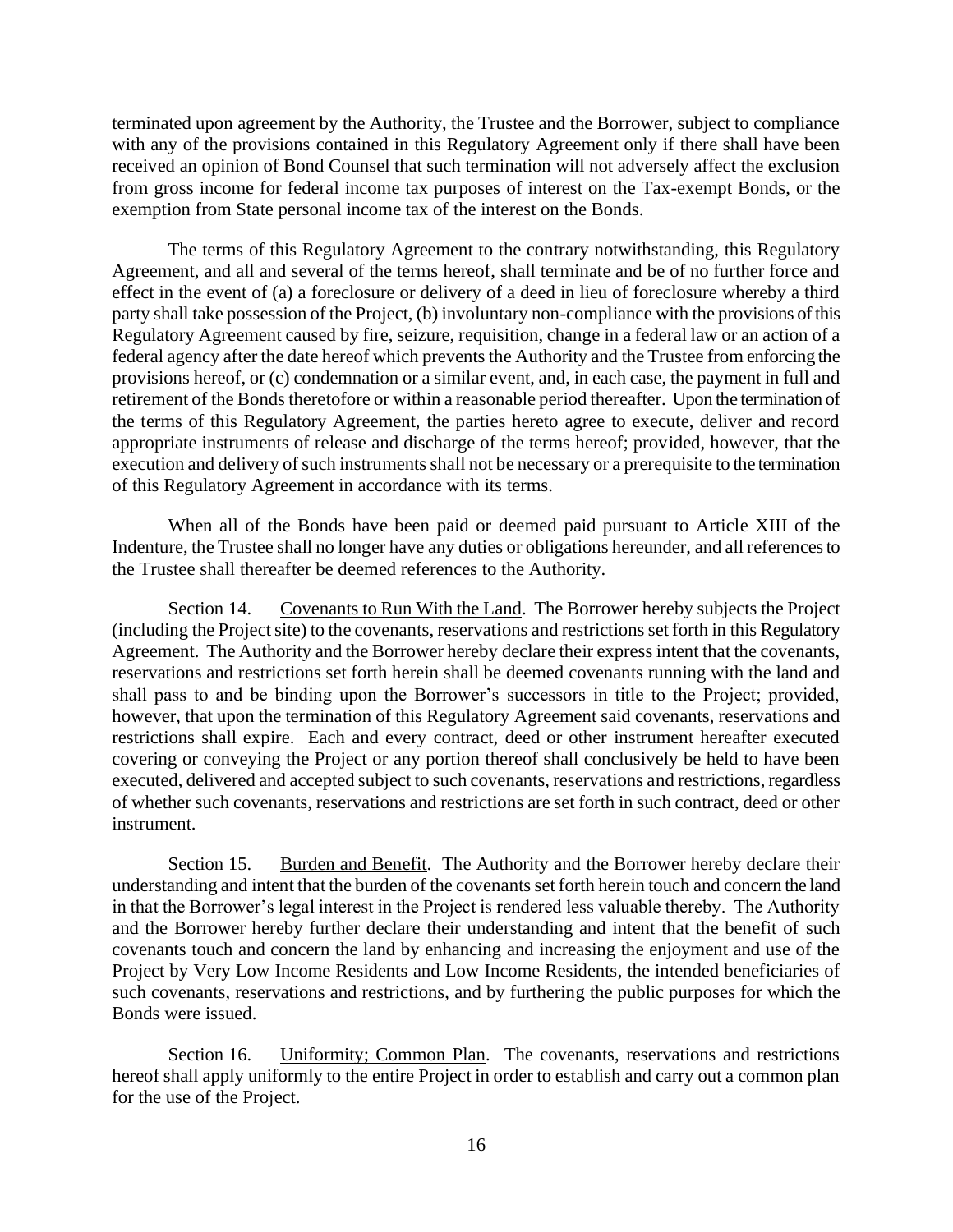Section 17. Enforcement. If the Borrower defaults in the performance or observance of any covenant, agreement or obligation of the Borrower set forth in this Regulatory Agreement, and if such default remains uncured for a period of 60 days after notice thereof shall have been given by the Authority or the Trustee to the Borrower (provided, however, that the Authority may at its sole option extend such period if the Borrower provides the Authority with an opinion of Bond Counsel to the effect that such extension will not adversely affect the exclusion from gross income for federal income tax purposes of interest on the Tax-exempt Bonds, and provided further, in the event any default relates to Section 5 hereof and the Borrower is exercising best efforts to comply with such restrictions as determined by the Authority in its sole discretion, then the cure period described above shall be 6 months and the Qualified Project Period shall be extended for a like period under Section 5(i) hereof), then the Trustee, subject to the provisions of Section 9 hereof and to the extent directed in writing by the Authority, subject to the provisions of the Indenture, acting on its own behalf or on behalf of the Authority, shall declare an "Event of Default" to have occurred hereunder, and, at its option, may take any one or more of the following steps:

(a) by mandamus or other suit, action or proceeding at law or in equity, require the Borrower to perform its obligations and covenants hereunder or enjoin any acts or things which may be unlawful or in violation of the rights of the Authority or the Trustee hereunder;

(b) have access to and inspect, examine and make copies of all of the books and records of the Borrower pertaining to the Project; and

(c) take such other action at law or in equity as may appear necessary or desirable to enforce the obligations, covenants and agreements of the Borrower hereunder.

The Trustee shall have the right, in accordance with this Section 17 and the provisions of the Indenture, without the consent or approval of the Authority, to exercise any or all of the rights or remedies of the Authority hereunder; provided that prior to taking any such act the Trustee shall give the Authority written notice of its intended action. All fees, costs and expenses of the Trustee, the Authority and the Oversight Agent (including, without limitation, reasonable attorneys' fees) reasonably incurred in taking any action pursuant to this Section 17 shall be the sole responsibility of the Borrower; provided the Trustee shall not be obligated to take any action hereunder that results in expenses or liability to the Trustee unless it is compensated and reimbursed for its expenses, including reasonable attorneys' fees, and indemnified to its satisfaction against liability.

After the Indenture has been discharged, or if the Trustee fails to act under this Section 17, the Authority may act in its own behalf to declare an "Event of Default" to have occurred and to take any one or more of the steps specified hereinabove to the same extent and with the same effect as if taken by the Trustee.

Section 18. Recording and Filing. The Borrower shall cause this Regulatory Agreement and all amendments and supplements hereto, to be recorded and filed, prior to the recording of the Deed of Trust and the disbursement of the Loan, in the real property records of the County and in such other places as the Authority or the Trustee may reasonably request (including, but not limited to, in the grantor-grantee index to the name of the Borrower as grantor and to the Authority as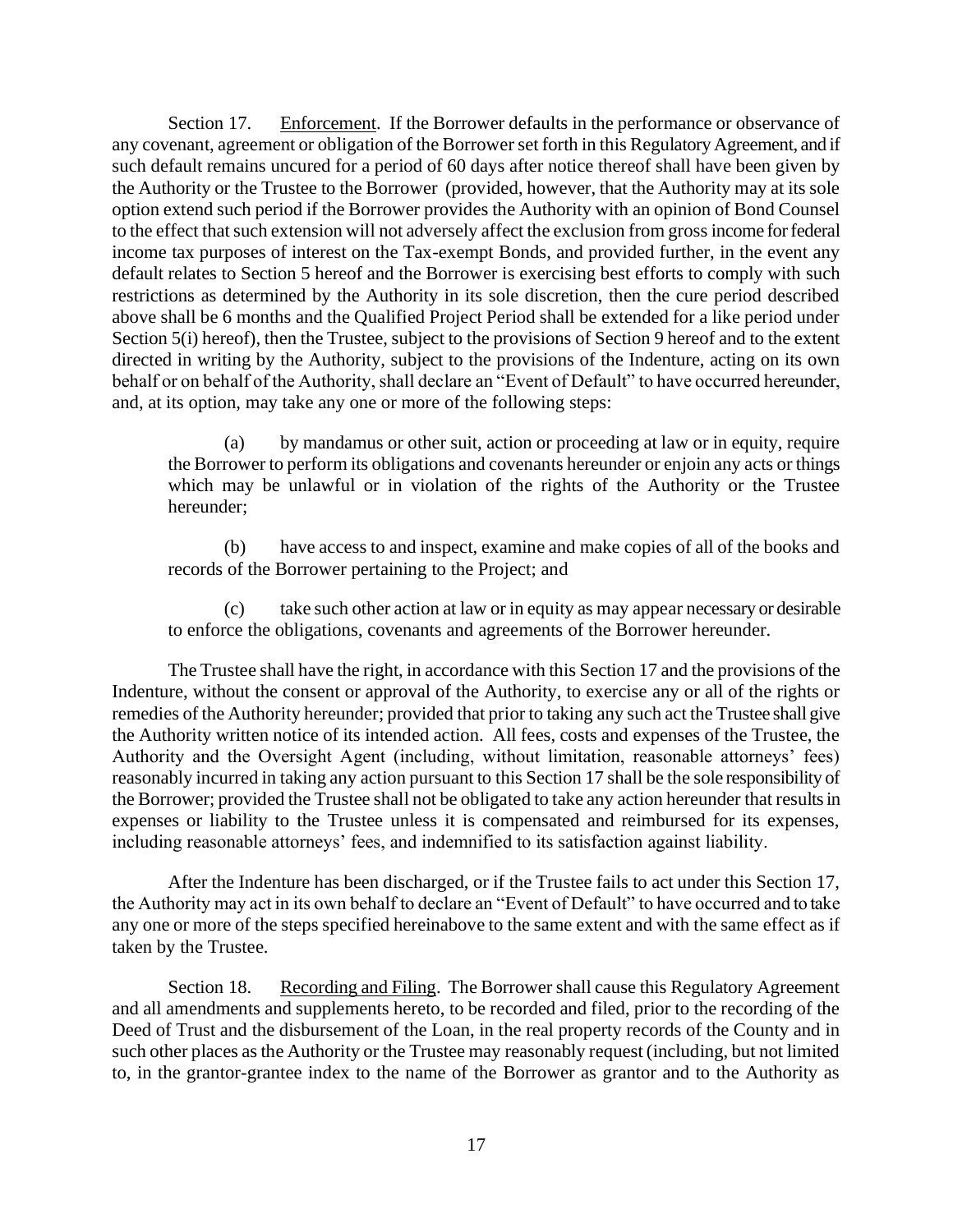grantee). The Borrower shall pay all fees and charges incurred in connection with any such recording.

Section 19. Payment of Fees. The Borrower will pay to the Authority the Authority Annual Fee, including the portion thereof billed currently by the Authority to the Borrower for the Authority's audit fees and expenses, which shall be paid by the Borrower promptly upon receipt of such invoice and to the Oversight Agent, the Oversight Agent's Fee, each when due. Notwithstanding any prepayment of the Loan and notwithstanding a discharge of the Indenture, throughout the term of this Regulatory Agreement, the Borrower shall continue to pay to the Authority the Authority Annual Fee, and to the Oversight Agent, the Oversight Agent's Fee, and, in the event of a default hereunder, to the Authority and the Trustee reasonable compensation for any services rendered by either of them hereunder and reimbursement for all expenses reasonably incurred by either of them in connection with such default.

Section 20. Governing Law. This Regulatory Agreement shall be governed by the laws of the State of California. Except as expressly provided herein and in the Agreement, the Trustee's rights, duties and obligations hereunder are governed in their entirety by the terms and provisions of the Indenture.

Section 21. Amendments. Except as provided in Section 8(a) hereof, this Regulatory Agreement shall be amended only by a written instrument executed by the parties hereto or their successors in title, and duly recorded in the real property records of the County. The parties hereto acknowledge that, as long as the Bonds are outstanding, the owners of the Bonds are third party beneficiaries to this Regulatory Agreement.

Section 22. Notice. All notices, certificates or other communications shall be in writing and will be sufficiently given and (except for notices to the Trustee, which shall be deemed given only when actually received by the Trustee) shall be deemed given on the date personally delivered or on the second day following the date on which the same have been mailed by certified mail, return receipt requested, postage prepaid, addressed as follows:

| Authority:       | Independent Cities Finance Authority<br>Post Office Box 6740<br>Lancaster, California 93539-6740<br><b>Attention: Executive Director</b>         |
|------------------|--------------------------------------------------------------------------------------------------------------------------------------------------|
| Oversight Agent: | Wolf & Company Inc.<br>560 East Commercial Street, Suite 16<br>Pomona, CA 91767<br>Attention: Wesley R. Wolf                                     |
| Trustee:         | U.S. Bank National Association<br>633 W. Fifth Street, 24th Floor<br>Los Angeles, CA 90071<br><b>Attention : Global Corporate Trust Services</b> |
| Borrower:        | <b>Augusta Communities III LLC</b>                                                                                                               |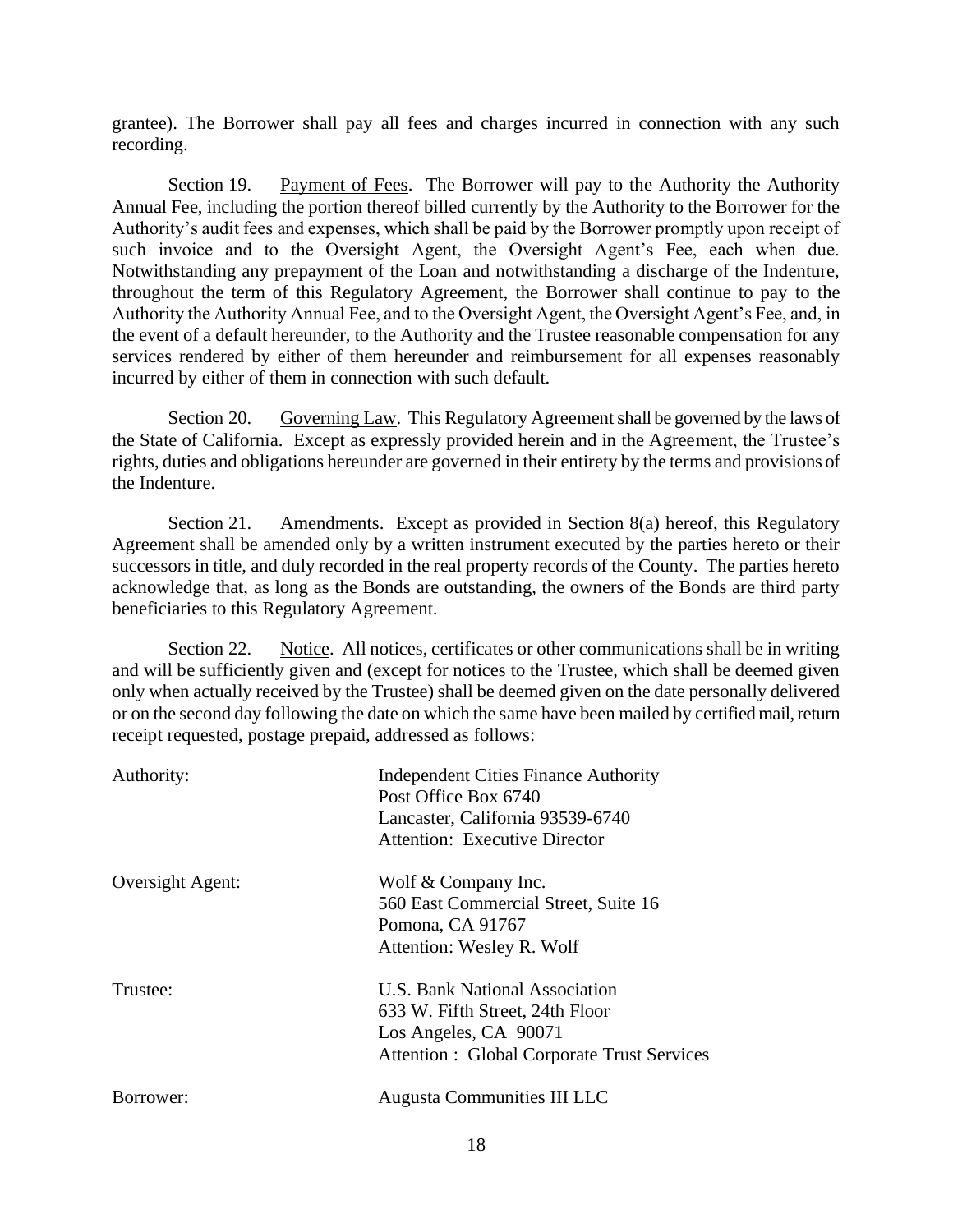400 N. Mountain Ave., Suite 205 Upland, CA 91786 Attention: Suzanne Taylor

Any of the foregoing parties may, by notice given hereunder, designate any further or different addresses to which subsequent notices, certificates, documents or other communications shall be sent.

Section 23. Severability. If any provision of this Regulatory Agreement shall be invalid, illegal or unenforceable, the validity, legality and enforceability of the remaining portions hereof shall not in any way be affected or impaired thereby.

Section 24. Multiple Counterparts. This Regulatory Agreement may be executed in multiple counterparts, all of which shall constitute one and the same instrument, and each of which shall be deemed to be an original.

Section 25. Trustee Acting Solely in Such Capacity. In accepting its obligations hereunder, the Trustee acts solely as trustee for the benefit of the Registered Owners, and not in its individual capacity; and the duties, powers, rights and liabilities of the Trustee in acting hereunder shall be subject to the provisions of the Indenture, including, without limitation, Article VIII of the Indenture.

The Trustee shall act as specifically provided herein and no implied duties or obligations shall be read into this Regulatory Agreement against the Trustee. The Trustee is entering into this Regulatory Agreement solely in its capacity as Trustee under the Indenture and not in its individual, corporate or personal capacity and except as specifically provided herein, nothing herein shall be construed as imposing any duties or obligations upon the Trustee beyond those contained in the Indenture.

After the date on which no Bonds remain outstanding as provided in the Indenture, the Trustee shall have no duties or responsibilities under this Regulatory Agreement, and all references herein to the Trustee shall be deemed references to the Authority.

Section 26. Compliance by Borrower. The Trustee shall not be responsible for monitoring or verifying compliance by the Borrower with its obligations under this Regulatory Agreement. The Oversight Agent shall assume such responsibilities under the terms of the Administration Agreement among the Oversight Agent, the Authority and the Borrower.

Section 27. Limited Liability of the Authority. The Authority's liability under this Regulatory Agreement shall be limited as set forth in Section 14.3 of the Indenture.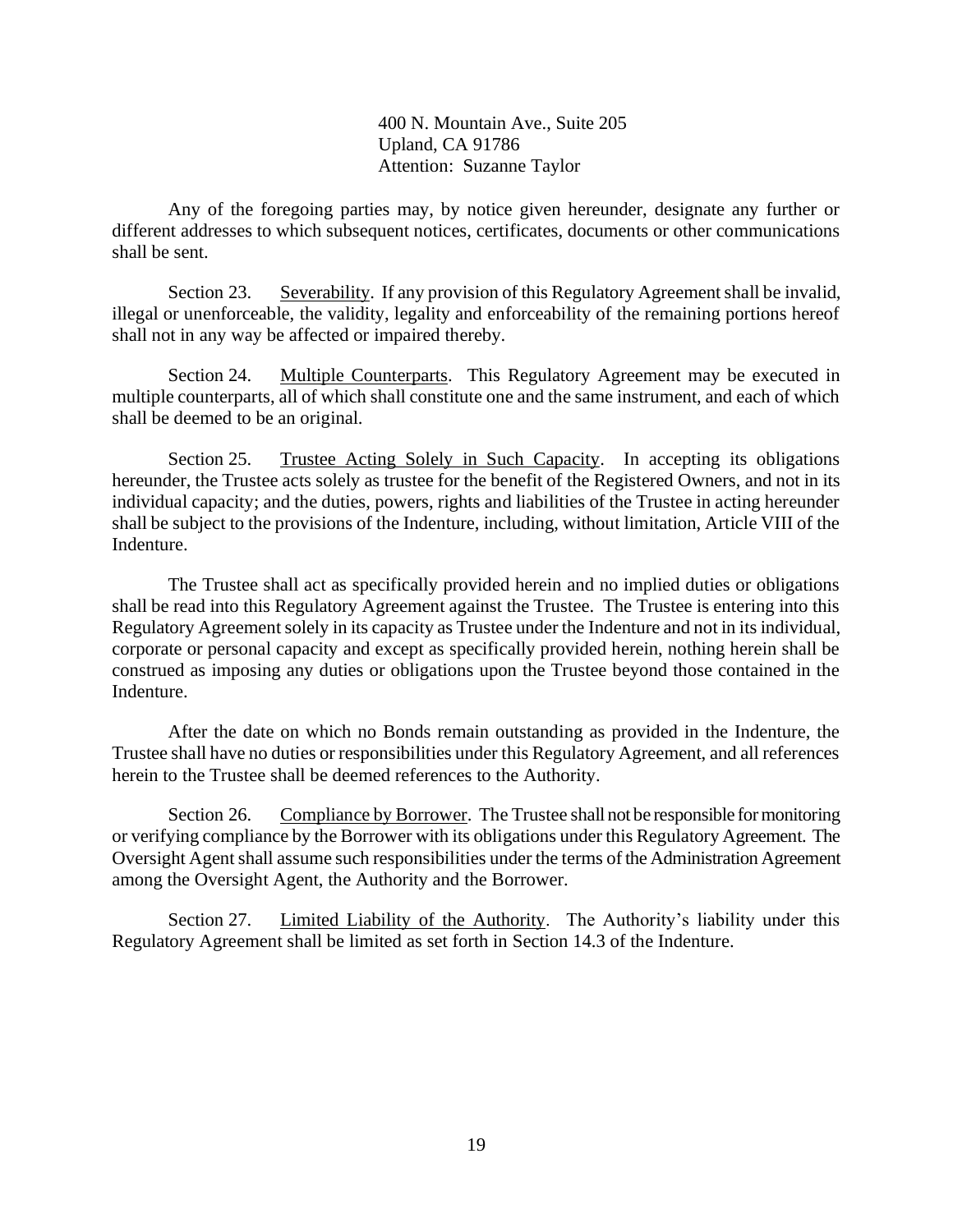IN WITNESS WHEREOF, the Authority, the Trustee and the Borrower have executed this Regulatory Agreement by duly authorized representatives, all as of the date first written hereinabove.

> INDEPENDENT CITIES FINANCE **AUTHORITY**

By:

Deborah J. Smith, Executive Director

U.S. BANK NATIONAL ASSOCIATION, as Trustee

By:

Authorized Officer

AUGUSTA COMMUNITIES III LLC, a California limited liability company

By: Augusta Homes, a California nonprofit public benefit corporation, its sole member

By:

Suzanne Taylor, Executive Director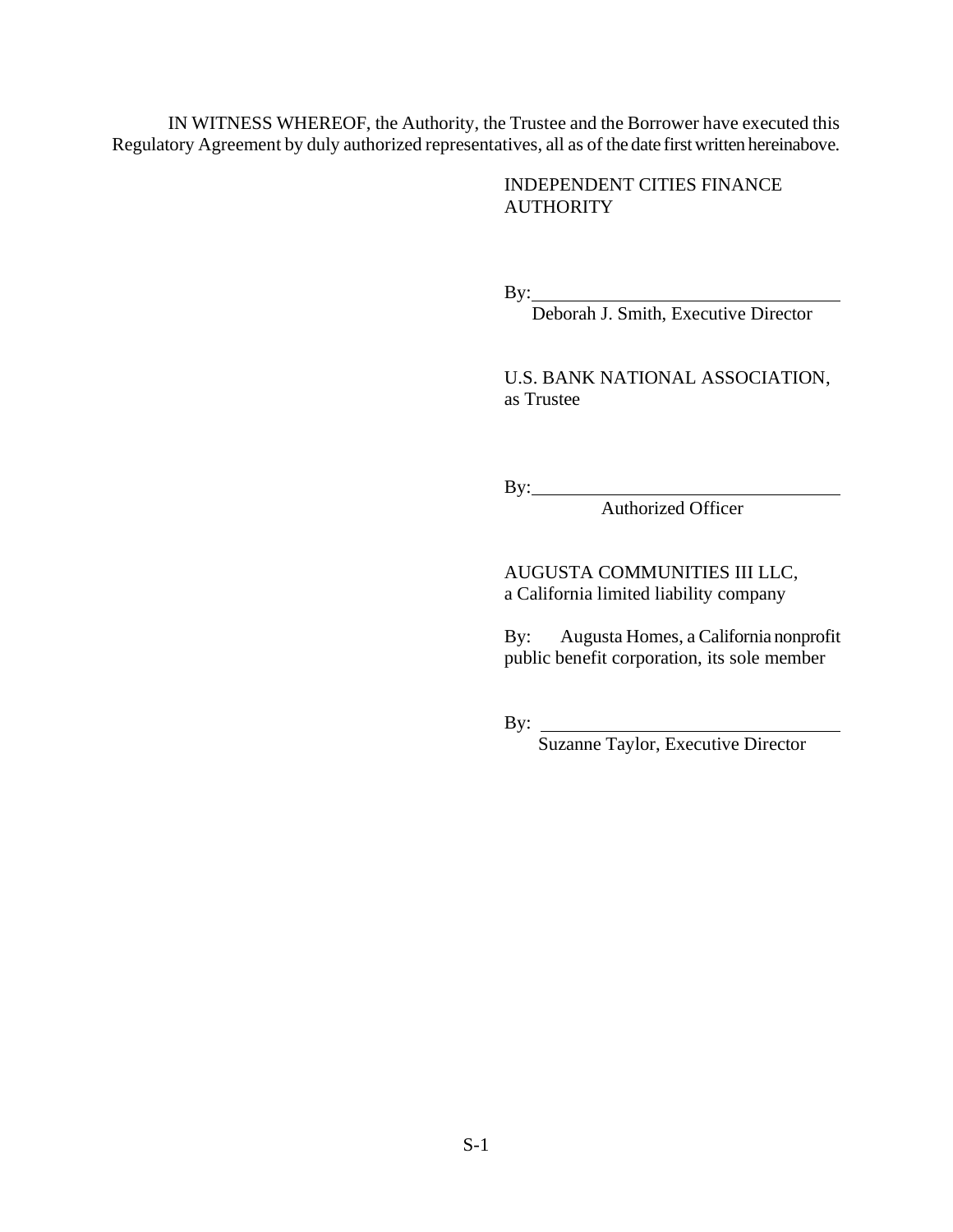A notary public or other officer completing this certificate verifies only the identity of the individual who signed the document to which this certificate is attached, and not the truthfulness, accuracy, or validity of that document.

| <b>STATE OF CALIFORNIA</b> |  |
|----------------------------|--|
|                            |  |
| <b>COUNTY OF</b>           |  |

On \_\_\_\_\_\_\_\_\_\_\_\_\_\_\_\_\_\_\_\_\_\_\_\_\_\_\_\_ before me, \_\_\_\_\_\_\_\_\_\_\_\_\_\_\_\_\_\_\_\_\_\_\_\_\_, a Notary Public, personally appeared \_\_\_\_\_\_\_\_\_\_\_\_\_\_\_\_\_\_\_\_\_\_\_\_\_\_\_\_\_\_\_\_\_\_\_\_\_\_\_, who proved to me on the basis of satisfactory evidence to be the person(s) whose name(s) is/are subscribed to the within instrument and acknowledged to me that he/she/they executed the same in his/her/their authorized capacity(ies), and that by his/her/their signature(s) on the instrument the person(s), or the entity upon behalf of which the person(s) acted, executed the instrument.

I certify under PENALTY OF PERJURY under the laws of the State of California that the foregoing paragraph is true and correct.

WITNESS my hand and official seal.

Signature \_\_\_\_\_\_\_\_\_\_\_\_\_\_\_\_\_\_\_\_\_\_ (Seal)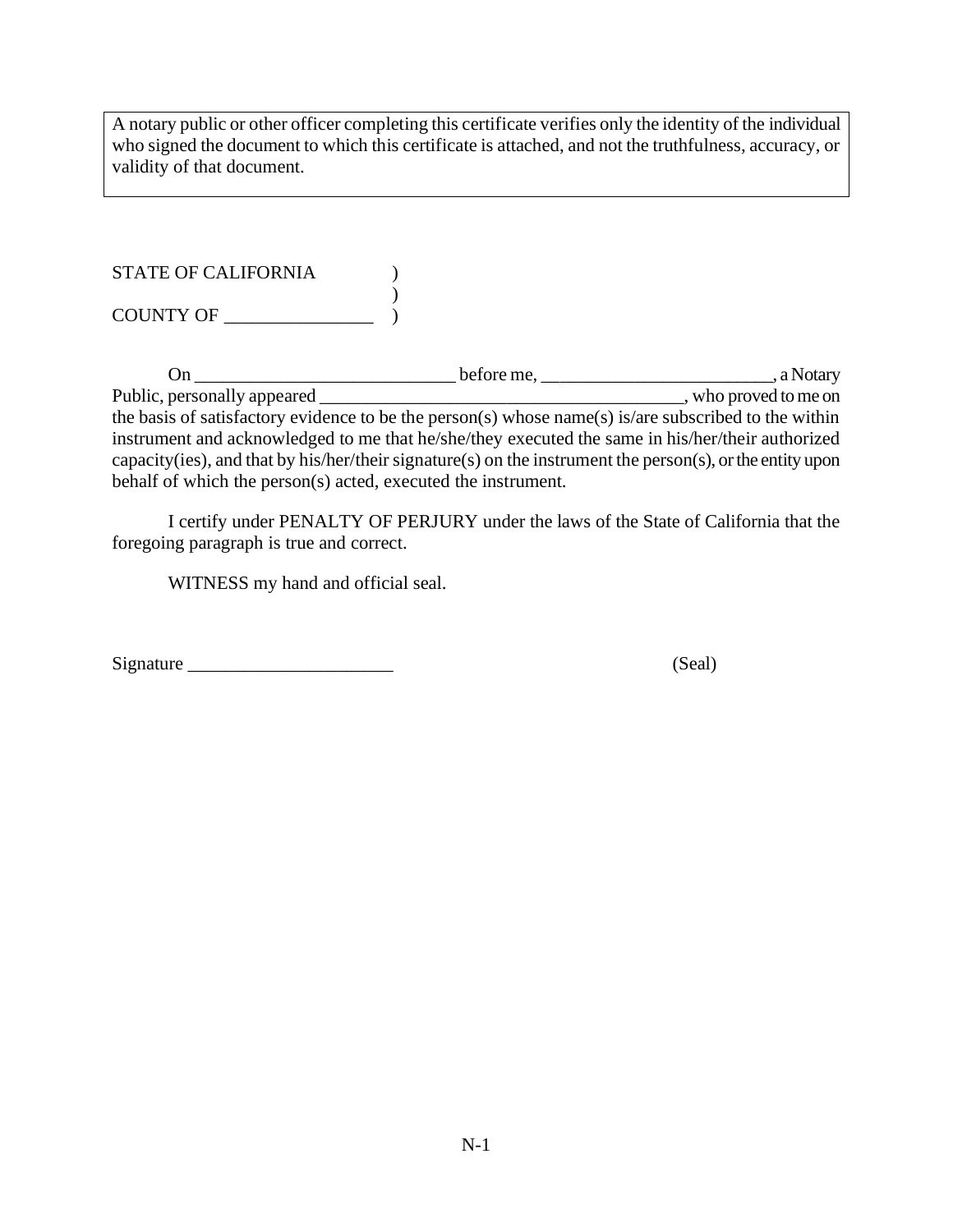A notary public or other officer completing this certificate verifies only the identity of the individual who signed the document to which this certificate is attached, and not the truthfulness, accuracy, or validity of that document.

| <b>STATE OF CALIFORNIA</b> |  |
|----------------------------|--|
|                            |  |
| <b>COUNTY OF</b>           |  |

On \_\_\_\_\_\_\_\_\_\_\_\_\_\_\_\_\_\_\_\_\_\_\_\_\_\_\_\_ before me, \_\_\_\_\_\_\_\_\_\_\_\_\_\_\_\_\_\_\_\_\_\_\_\_\_, a Notary Public, personally appeared \_\_\_\_\_\_\_\_\_\_\_\_\_\_\_\_\_\_\_\_\_\_\_\_\_\_\_\_\_\_\_\_\_\_\_\_\_\_\_, who proved to me on the basis of satisfactory evidence to be the person(s) whose name(s) is/are subscribed to the within instrument and acknowledged to me that he/she/they executed the same in his/her/their authorized capacity(ies), and that by his/her/their signature(s) on the instrument the person(s), or the entity upon behalf of which the person(s) acted, executed the instrument.

I certify under PENALTY OF PERJURY under the laws of the State of California that the foregoing paragraph is true and correct.

WITNESS my hand and official seal.

Signature \_\_\_\_\_\_\_\_\_\_\_\_\_\_\_\_\_\_\_\_\_\_ (Seal)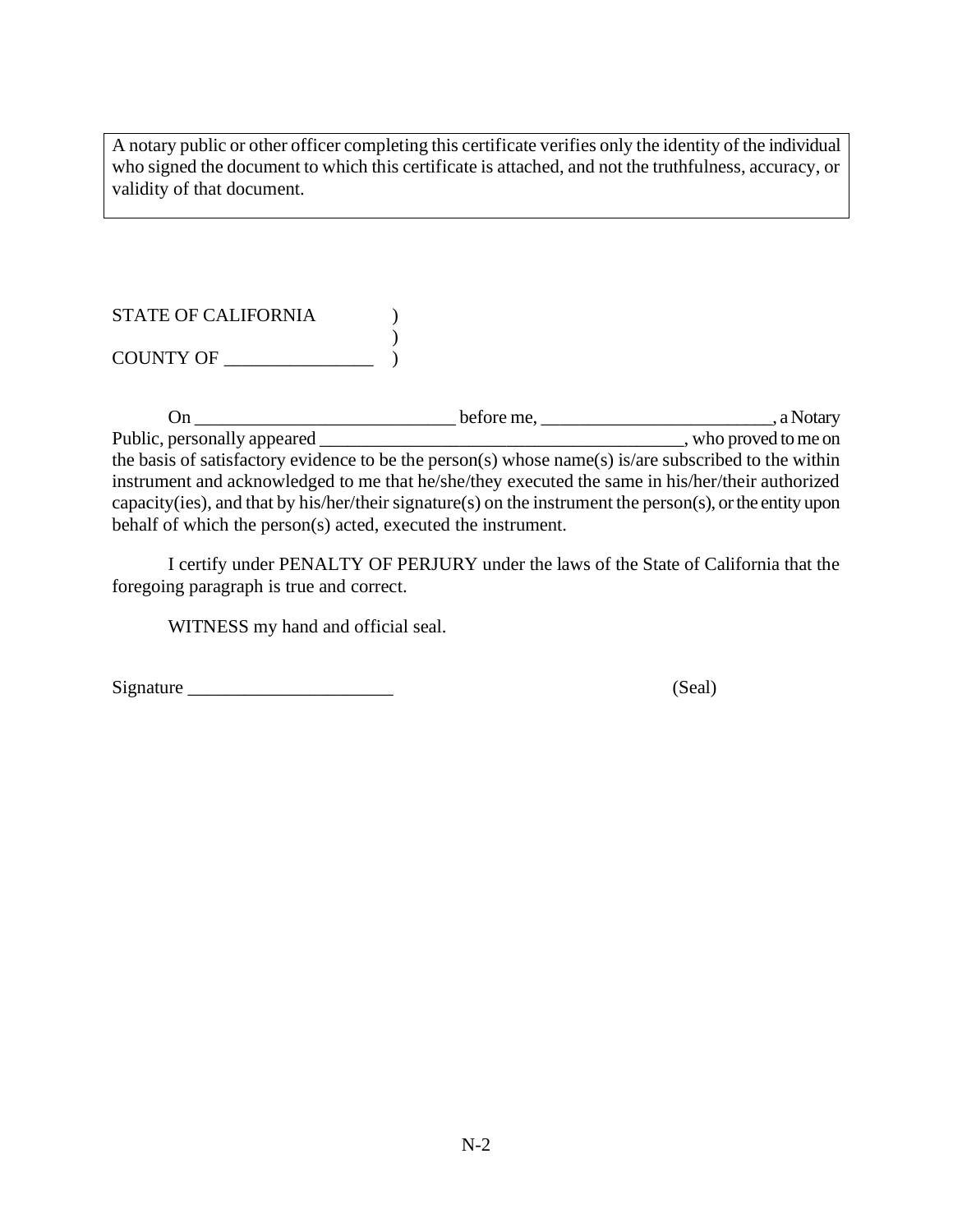A notary public or other officer completing this certificate verifies only the identity of the individual who signed the document to which this certificate is attached, and not the truthfulness, accuracy, or validity of that document.

| <b>STATE OF CALIFORNIA</b> |  |
|----------------------------|--|
|                            |  |
| <b>COUNTY OF</b>           |  |

On \_\_\_\_\_\_\_\_\_\_\_\_\_\_\_\_\_\_\_\_\_\_\_\_\_\_\_\_ before me, \_\_\_\_\_\_\_\_\_\_\_\_\_\_\_\_\_\_\_\_\_\_\_\_\_, a Notary Public, personally appeared \_\_\_\_\_\_\_\_\_\_\_\_\_\_\_\_\_\_\_\_\_\_\_\_\_\_\_\_\_\_\_\_\_\_\_\_\_\_\_, who proved to me on the basis of satisfactory evidence to be the person(s) whose name(s) is/are subscribed to the within instrument and acknowledged to me that he/she/they executed the same in his/her/their authorized capacity(ies), and that by his/her/their signature(s) on the instrument the person(s), or the entity upon behalf of which the person(s) acted, executed the instrument.

I certify under PENALTY OF PERJURY under the laws of the State of California that the foregoing paragraph is true and correct.

WITNESS my hand and official seal.

Signature \_\_\_\_\_\_\_\_\_\_\_\_\_\_\_\_\_\_\_\_\_\_ (Seal)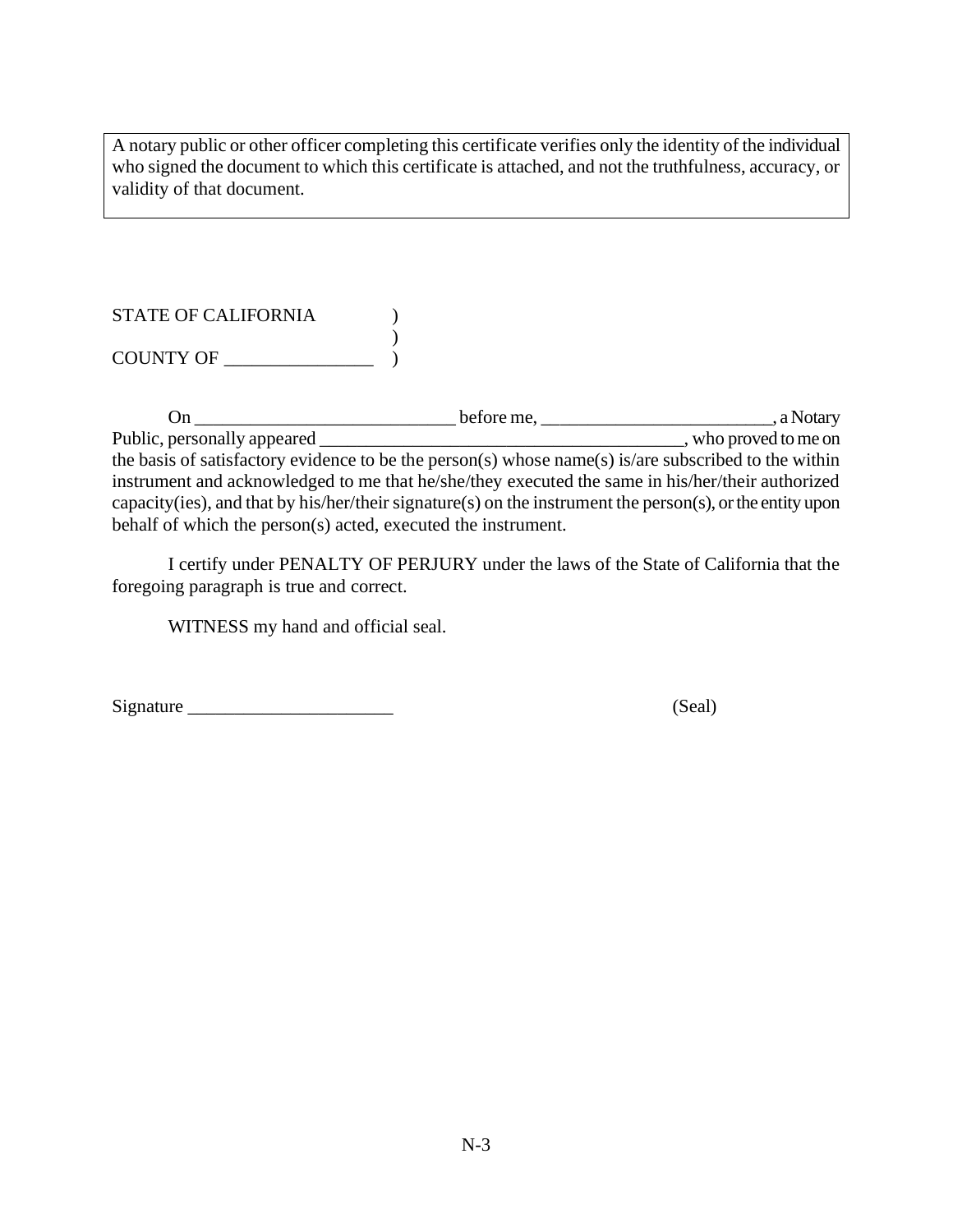# EXHIBIT A

## LEGAL DESCRIPTION

The real property is situated in the City of Visalia, County of Tulare, State of California, and is described as follows: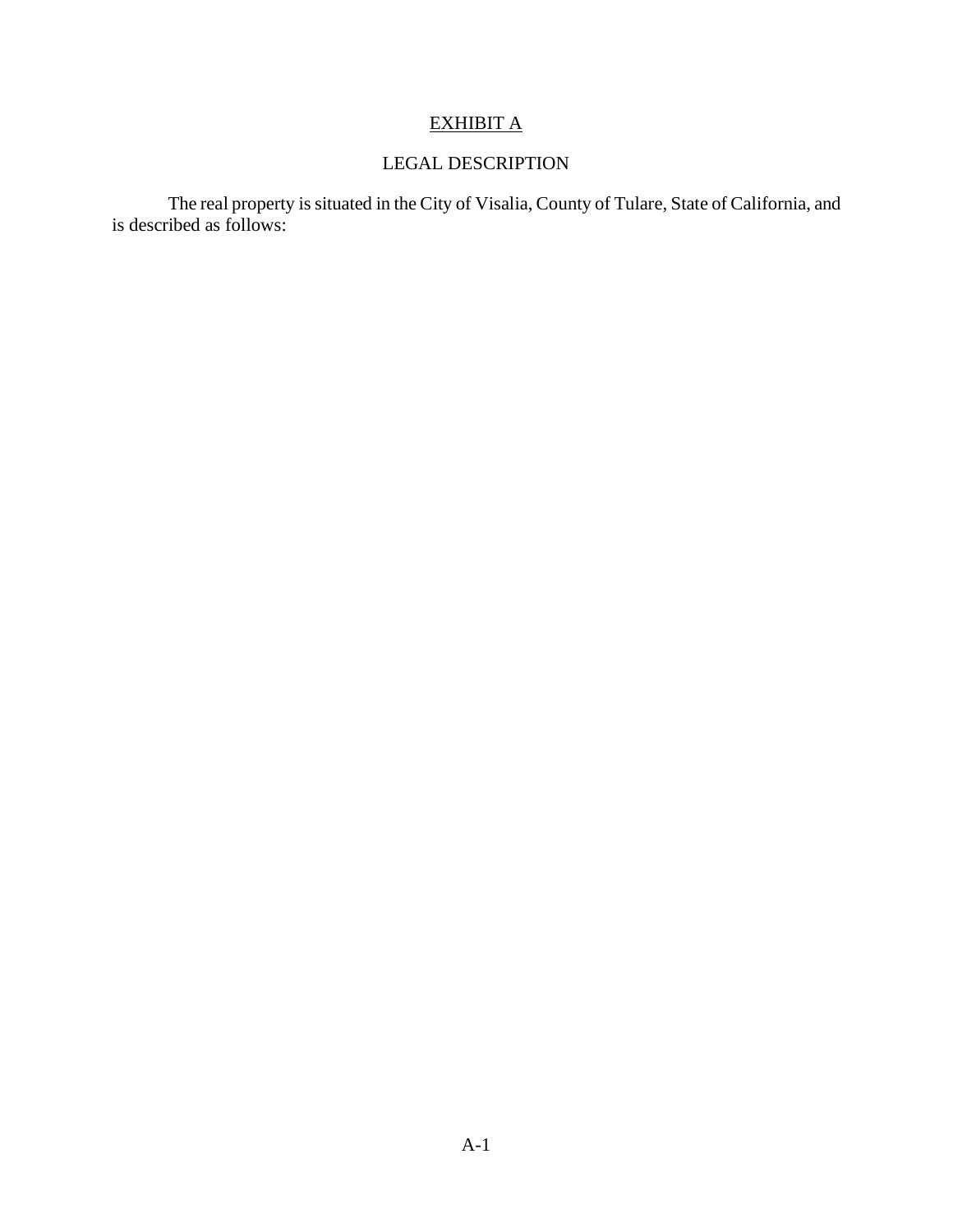#### EXHIBIT B

### **Rancho Robles Resident Profile and Income Certification CONFIDENTIAL**

Thank you for completing the required annual Resident Profile and Income Certification. By completing this form, you will help the Community maintain its non-profit status and apply for tax exemptions and other cost reduction programs that help keep rents affordable for residents of your community.

| Space number: |                                                                                                                                                               | <b>Number of bedrooms:</b>                                                                                                                      | Number of people living in your home:                                                                       |                  |  |
|---------------|---------------------------------------------------------------------------------------------------------------------------------------------------------------|-------------------------------------------------------------------------------------------------------------------------------------------------|-------------------------------------------------------------------------------------------------------------|------------------|--|
| 1.            | What is the size of your home?                                                                                                                                |                                                                                                                                                 | Double-wide<br>Single-wide                                                                                  | Triple-wide      |  |
| 2.            |                                                                                                                                                               | How many people in your home are over the age of 62?                                                                                            |                                                                                                             |                  |  |
| 3.            |                                                                                                                                                               | Is the head of your household over the age of 62?                                                                                               |                                                                                                             | <b>No</b><br>Yes |  |
| 4.            | How many people in your home are under the age of 18?                                                                                                         |                                                                                                                                                 |                                                                                                             |                  |  |
| 5.            | How many people in your home are disabled or handicapped and are between the ages of 18 and 62?                                                               |                                                                                                                                                 |                                                                                                             |                  |  |
| 6.            | How many people in your home are over the age of 18 and have been enrolled as a full-time<br>student at an accredited school for 5 out of the past 12 months? |                                                                                                                                                 |                                                                                                             |                  |  |
| 7.            |                                                                                                                                                               | Do you have any veterans living in your household?                                                                                              |                                                                                                             | <b>No</b><br>Yes |  |
| 8.            |                                                                                                                                                               | Do your medical expenses exceed 3% of your annual income?                                                                                       |                                                                                                             | <b>No</b><br>Yes |  |
| 9.            |                                                                                                                                                               | How much do you anticipate paying this year for childcare for children under the age of 13?                                                     |                                                                                                             |                  |  |
| 10.           |                                                                                                                                                               | What is the current mortgage payment, if any, on your home?                                                                                     | \$                                                                                                          |                  |  |
| 11.           |                                                                                                                                                               | Do you have savings, stocks, bonds, or equity in real property (not including your home)<br>that have a combined total value exceeding \$5,000? |                                                                                                             | No<br>Yes        |  |
| 12.           | If you answered "yes" to question 11 above, how much do you expect to earn from the<br>investments during the next 12 months?<br>\$.                          |                                                                                                                                                 |                                                                                                             |                  |  |
| 13.           |                                                                                                                                                               | age of 18, including any investment earnings listed in question 12?                                                                             | What is the total combined current annual household income* of all members of your household over the<br>S. |                  |  |
| 14.           |                                                                                                                                                               | Do you own and occupy this house as your full-time primary residence?                                                                           | Yes                                                                                                         | <b>INo</b>       |  |
|               |                                                                                                                                                               |                                                                                                                                                 | I/We certify that the information provided above is true and correct to the best of my/our knowledge.       |                  |  |
|               | <b>Email Address</b>                                                                                                                                          |                                                                                                                                                 | Phone Number                                                                                                |                  |  |
|               | Head of Household (Print Name Clearly)                                                                                                                        |                                                                                                                                                 | Head of Household Signature                                                                                 | Date             |  |
|               |                                                                                                                                                               | Second Head of Household (Print Name Clearly)                                                                                                   | Second Head of Household Signature                                                                          | Date             |  |

**\* Total combined household income includes**: Gross Wages/Salary including overtime, Commissions and Fees, Tips and Bonuses, Interest and Dividends, Social Security, Alimony and Child Support, Welfare Assistance, Gifts and Contributions, Military Pay, Income Tax Credits, Disability Payments, Pensions, Unemployment Benefits.

**\* Total combined household income does not include**: Medical Reimbursements, Tuition Scholarships, Combat Pay, Government Relocation Payments, Foster Care Payments, Food Stamps, Job Training Act Payments, Low-Income Home Energy Assistance Payments, lump sum additions to family assets such as Inheritances, Insurance Payments (including payments under health and accident insurance and workmen's compensation), Capital Gains, settlements for Personal or Property Losses, temporary, sporadic or Irregular Gifts.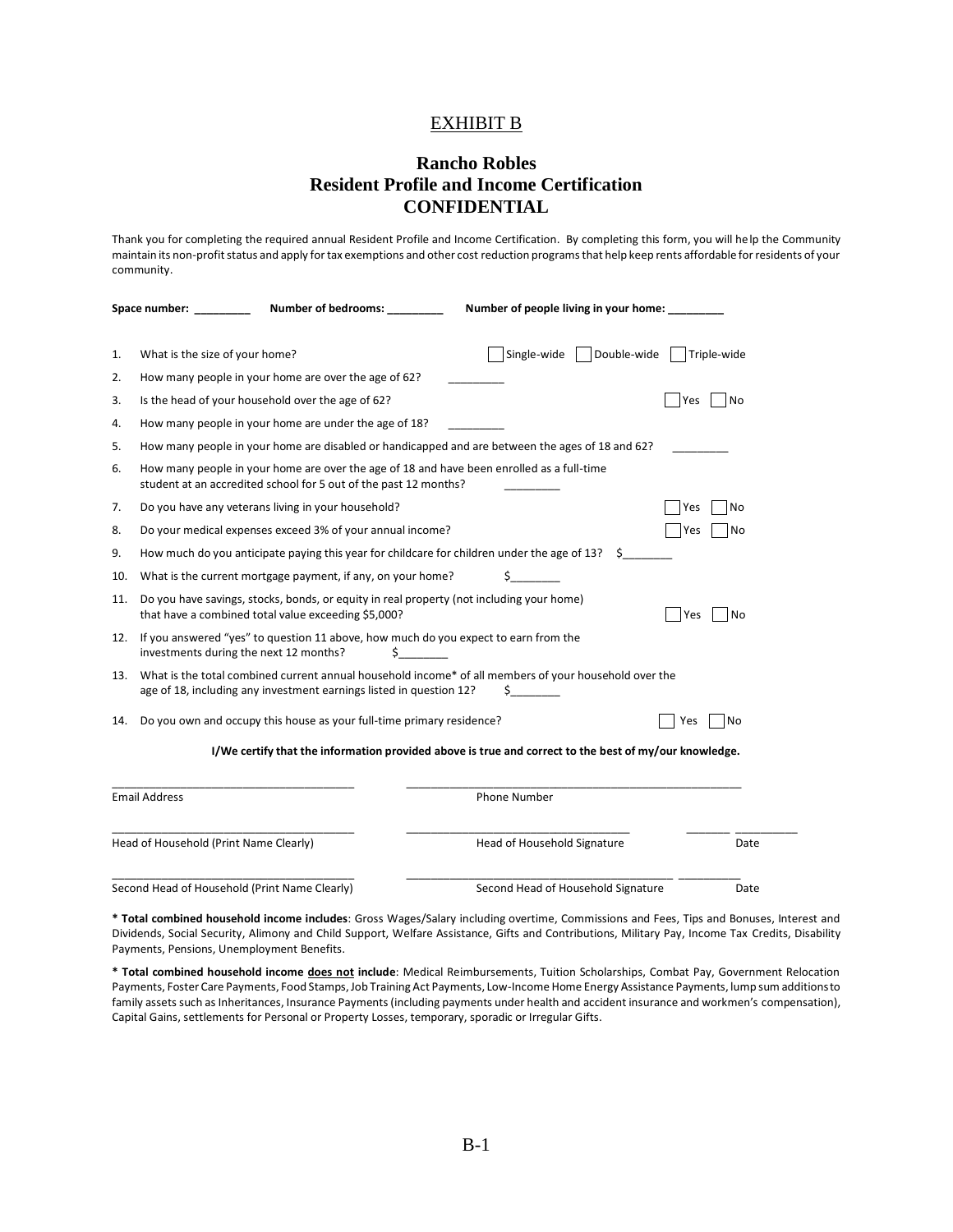## EXHIBIT C

## Period Covered\_\_\_\_\_\_\_\_\_ [Quarterly]

#### CERTIFICATION OF CONTINUING PROGRAM COMPLIANCE

The undersigned, Augusta Communities III LLC (the "Borrower"), has read and is thoroughly familiar with the provisions of:

- 1. The Regulatory Agreement and Declaration of Restrictive Covenants dated as of November 1, 2021 (the "Regulatory Agreement") among the Borrower, the Independent Cities Finance Authority (the "Authority") and U.S. Bank National Association, as trustee (the "Trustee");
- 2. The Indenture of Trust dated as of November 1, 2021 (the "Indenture") between the Authority and the Trustee;
- 3. The Loan Agreement dated as of November 1, 2021 among the Borrower, the Trustee and the Authority; and

As of the date of this Certificate, the following percentages of total Spaces in the Project are (i) occupied by Very Low Income Residents, (ii) occupied by Low Income Residents or (iii) currently vacant and being held available for such occupancy and have been so held continuously since the date a Very Low Income Resident or a Low Income Resident vacated such Space; as indicated:

Total Project Spaces: \_\_\_\_\_\_

Number of Spaces Occupied by Very Low Income Residents: \_\_\_\_\_\_\_\_\_\_\_ Percent: \_\_\_\_\_\_\_\_\_

Held vacant for occupancy continuously since last occupied by Very Low Income Resident: \_\_\_\_\_\_\_\_\_\_\_\_\_\_ Percent: \_\_\_\_\_\_\_\_\_ Unit Nos: \_\_\_\_\_\_\_\_\_\_\_\_\_\_\_

Number of Spaces Occupied by Low Income Residents (not including any Spaces occupied by Very Low Income Residents): \_\_\_\_\_\_\_\_\_\_\_ Percent: \_\_\_\_\_\_\_\_\_

Held vacant for occupancy continuously since last occupied by Low Income Resident: \_\_\_\_\_\_\_\_\_\_\_\_\_\_\_\_\_\_\_\_\_\_\_ Percent: \_\_\_\_\_\_\_\_\_\_\_\_\_\_\_\_\_\_\_ Unit Nos: \_\_\_\_\_\_\_\_\_\_\_\_\_\_\_\_\_\_\_\_\_\_\_\_\_\_